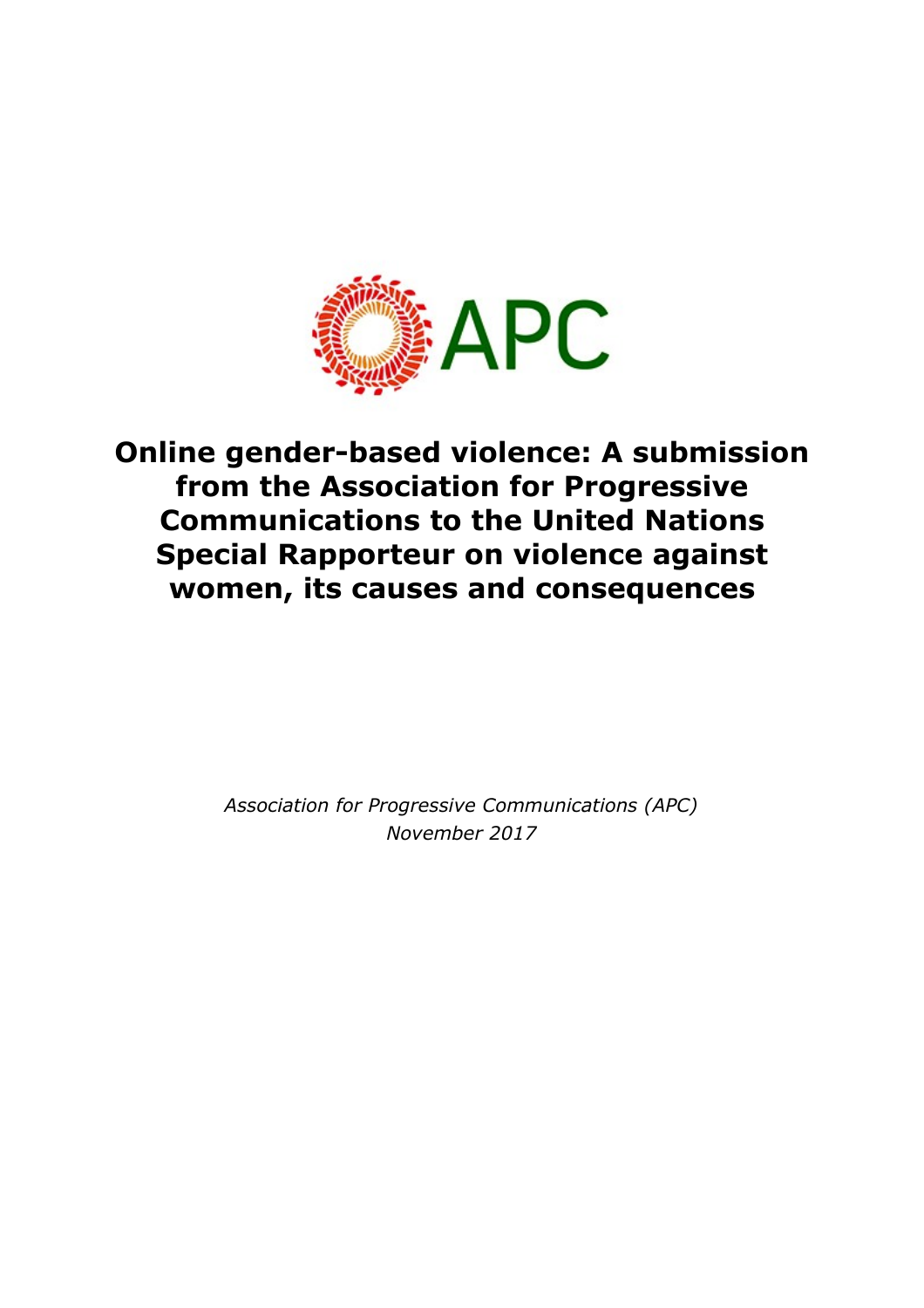## **Table of contents**

| 3. Tracing the development of a global normative framework on online gender-based violence 9 |  |
|----------------------------------------------------------------------------------------------|--|
|                                                                                              |  |
|                                                                                              |  |
|                                                                                              |  |
|                                                                                              |  |
|                                                                                              |  |
|                                                                                              |  |
|                                                                                              |  |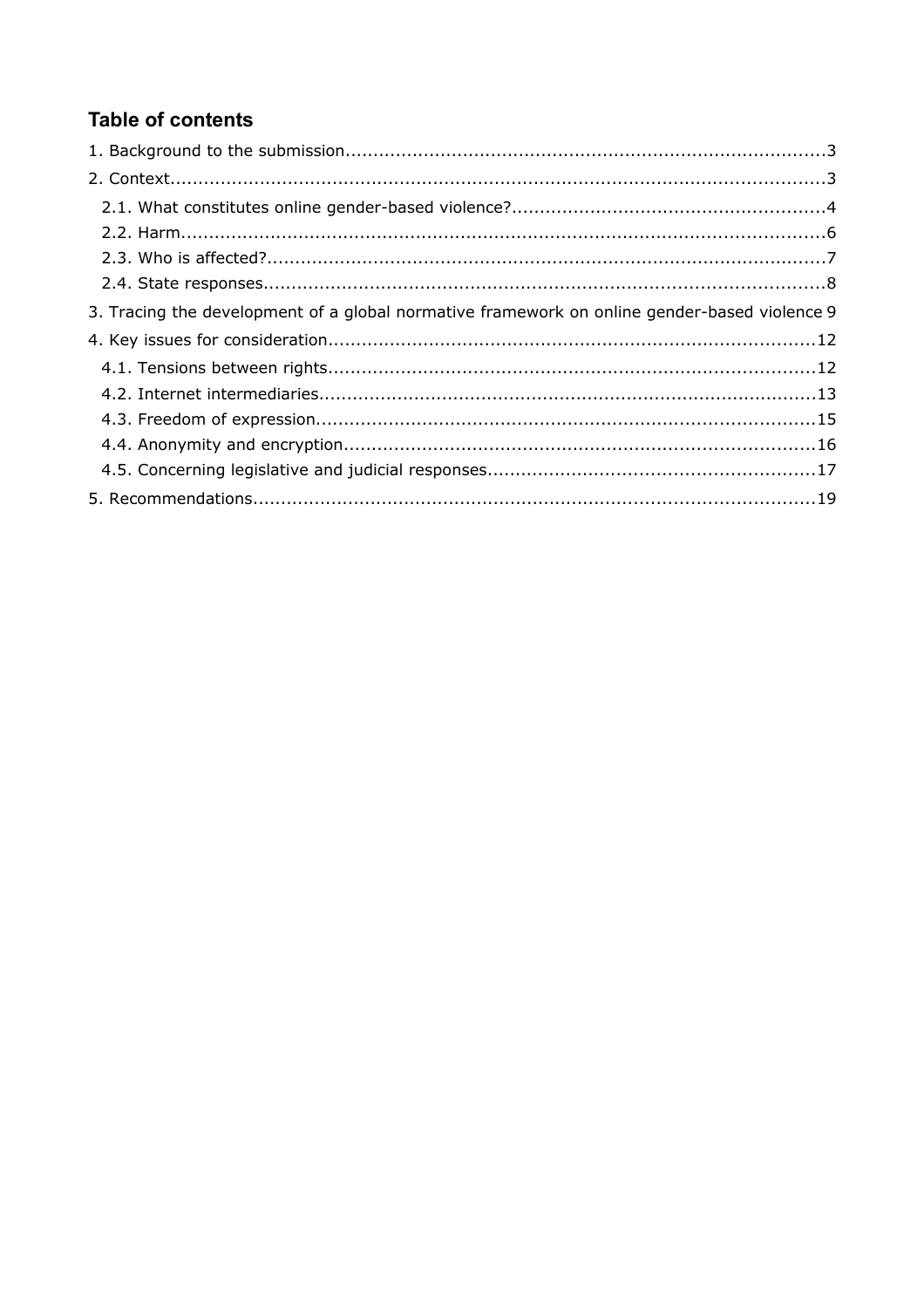## **1. Background to the submission**

The Association for Progressive Communications' Women's Rights Programme (APC WRP) has worked to render visible the impact of online gender-based violence (GBV) on women's rights for more than a decade. We have worked with women's organisations and advocates to identify, monitor, analyse and combat uses of the internet and digital technologies that are harmful to women and marginalised communities, and with individual internet users to assist them in using technology to document and combat online GBV and challenge harmful sexist online practices. We have also advocated for internet policy and regulation that enable the expression, protection and promotion of human rights, women's rights, and the rights of people of diverse sexualities to both states and private sector actors. Over the past few years particularly, we have seen how online GBV has moved from a peripheral discussion in both the women's rights and internet rights communities to occupying a central space in conversations about a free and open internet.

This submission<sup>[1](#page-2-0)</sup> draws on the above experience as well as that of working with partners in the global South to understand, respond to and prevent online GBV. It takes the perspective that online GBV is part of the continuum of violence against women and as such occurs in all countries, contexts and settings, is one of the most pervasive violations of human rights, and is a "manifestation of the historically unequal power relations between men and women and systemic gender-based discrimination."<sup>[2](#page-2-1)</sup>

There are multiple terms used to describe the kinds of abuse and harassment experienced by women and girls online. These include cyber violence, online violence, technology-related violence, technology-mediated violence against women, e-VAW and others. We employ the following definition<sup>[3](#page-2-2)</sup> of technology-related violence against women<sup>[4](#page-2-3)</sup> as encompassing:

Acts of gender-based violence that are committed, abetted or aggravated, in part or fully, by the use of information and communication technologies (ICTs), such as mobile phones, the internet, social media platforms, and email.

<span id="page-2-3"></span><sup>4</sup>While APC initially used the term "technology-related violence against women" (see

<span id="page-2-1"></span><span id="page-2-0"></span><sup>&</sup>lt;sup>1</sup>This submission was prepared with support from the Swedish International Development Cooperation Agency (Sida). <sup>2</sup>Prevention of violence against women and girls: Report of the Secretary-General. Commission on the Status of Women, Fifty-seventh session, 4-15 March 2013. [undocs.org/E/CN.6/2013/4](http://undocs.org/E/CN.6/2013/4) 

<span id="page-2-2"></span><sup>3</sup>Association for Progressive Communications. (2015). *From impunity to justice: Exploring corporate and legal remedies for technology-related violence against women*.<https://www.genderit.org/onlinevaw>

[https://www.genderit.org/onlinevaw\)](https://www.genderit.org/onlinevaw), more recently we refer to "online gender-based violence" to communicate our intersectional understanding of violence against women which considers race, class, sexuality, age and other locations, to be able to reflect the findings of research on sexual rights and the internet (see [erotics.apc.org\)](http://erotics.apc.org/) and also, because the term "online" has become more commonly understood and used. It must be noted, however, that we deliberately chose to use "technology-related" versus "online" or "on the internet" until 2015 in order to a) recognise that this violence can affect women who are not "online" themselves; b) incorporate those experiences that were impacted by digital technologies that did not make use of the internet, such as digital recordings, sharing via Bluetooth or other means, etc. (see for example the case study from Pakistan, "When a sex video is used as blackmail", available at [https://www.genderit.org/sites/default/upload/case\\_studies\\_pak3\\_1.pdf\)](https://www.genderit.org/sites/default/upload/case_studies_pak3_1.pdf); and c) avoid falling into a binary of online vs. offline violence that can feed the perception that these expressions of violence are distinct and separate from systemic gender-based discrimination. Although we use the term "online" currently, it incorporates these considerations as well. We argue that more work needs to be done to describe this type of violence in order to reflect this multiplicity of experience.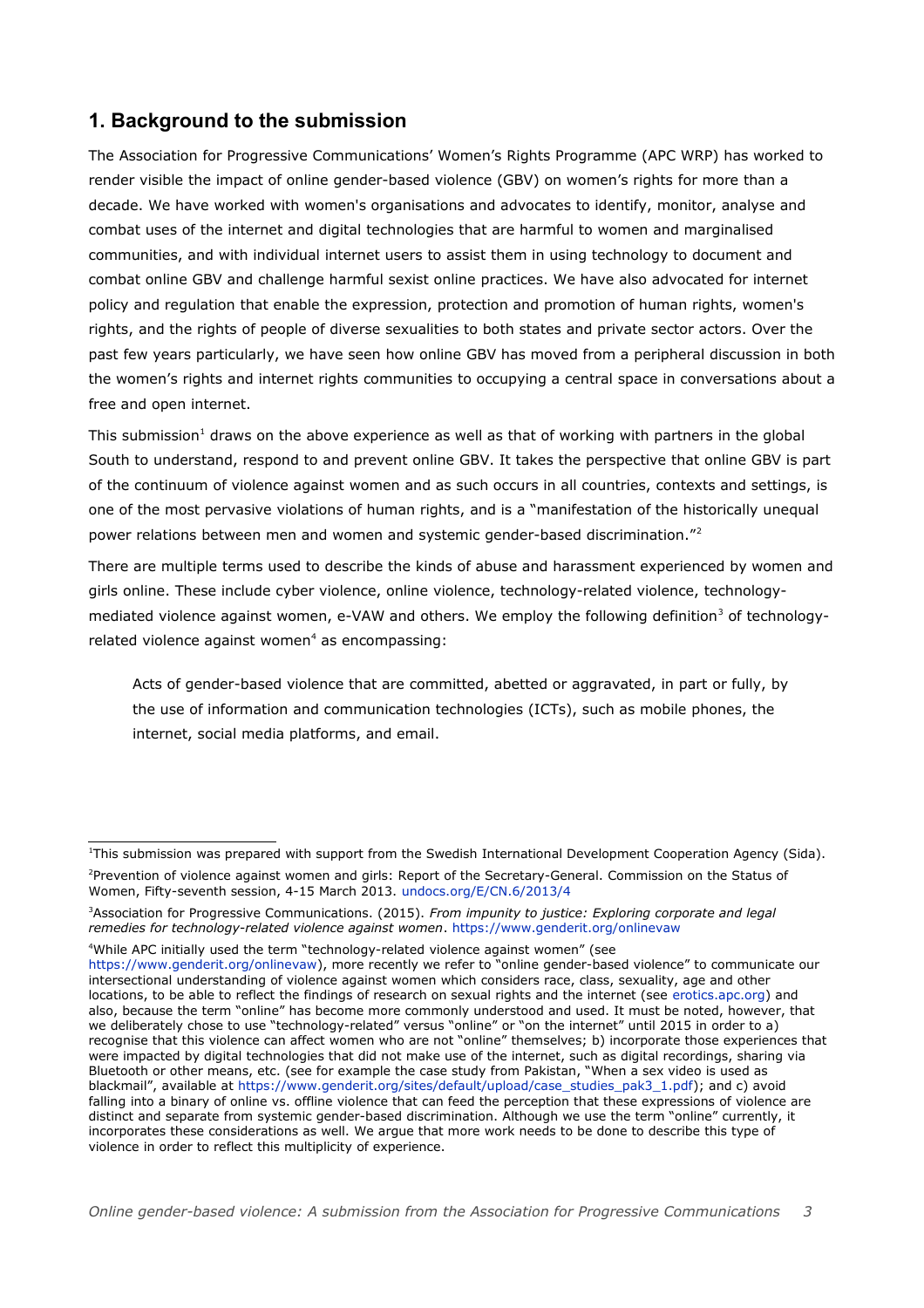## **2. Context**

Since APC's work on this issue began more than 10 years ago, one of the most significant shifts has been from viewing women's experiences of violence online as a series of isolated incidents affecting relatively privileged women, to an understanding that these are part of the wider context of unequal power relations and systemic gender-based violence and discrimination.

There is growing acceptance that the same forms of gender discrimination in social, economic, cultural and political structures that result in gender-based violence are reproduced, and sometimes amplified, online. Women and girls face specific threats including online harassment, cyberstalking, attacks on their sexuality, exposure of personal information, threats based on morality or religion, manipulation of images, non-consensual distribution of intimate images or distribution "sex videos" that are used for blackmail and can result in repeated trauma every time they are reposted online.<sup>[5](#page-3-0)</sup> While the genderbased violence is not new, the technology dimension adds elements of searchability, persistence, replicability and scalability<sup>[6](#page-3-1)</sup> which facilitate aggressors' access to women they are targeting and can escalate and exacerbate harm.

LBTs, sex workers and others who use the internet to access information, socialise, build communities and advance the rights of marginalised women experience particular risk. Their critical work on issues that are often deeply taboo/contested in their contexts, and lack of access to other kinds of public spaces for the exchange of information and organising, makes it essential to respond to the specific risks they face online.<sup>[7](#page-3-2)</sup> In the digital age, the normalisation of violent behaviour and the culture that tolerates violence against women that social media perpetuates and facilitates at rapid speed, work to reinforce sexist and violent attitudes, and contribute to norms and practices that make online and offline spaces hostile towards women and communities most at risk of injustice and discrimination.

#### **2.1. What constitutes online gender-based violence?**

A report from the Internet Governance Forum (IGF) Best Practice Forum on online abuse and gender-based violence lists a number of actions that form part of online gender-based violence.<sup>[8](#page-3-3)</sup> Significantly, the report notes, "these acts are often an extension of existing gender-based violence, such as domestic violence, stalking and sexual harassment, or target the victim on the basis of her gender or sexuality." The report lists the following acts:

#### **Infringement of privacy:**

Accessing, using, manipulating and/or disseminating private data without consent (by cracking<sup>[9](#page-3-4)</sup>) personal accounts, stealing passwords, using/stealing identities, using another person's computer to access a user's accounts while it is logged in, etc.)

<span id="page-3-1"></span><sup>6</sup>boyd, d. (2010). *Social Network Sites as Networked Publics.*

<span id="page-3-0"></span><sup>5</sup>See Fascendini, F., & Fialova, K. (2013). *Voices from digital spaces: Technology-related violence against women*. Association for Progressive Communications. [https://www.genderit.org/resources/voices-digital-spaces-technology](https://www.genderit.org/resources/voices-digital-spaces-technology-related-violence-against-women)[related-violence-against-women](https://www.genderit.org/resources/voices-digital-spaces-technology-related-violence-against-women)

<https://www.danah.org/papers/2010/SNSasNetworkedPublics.pdf>

<span id="page-3-2"></span><sup>7</sup>See Kee, J. (ed.). (2011). *EROTICS: Sex, rights and the internet – An exploratory research study*. Association for Progressive Communications. [erotics.apc.org/research/erotics](http://erotics.apc.org/research/erotics) 

<span id="page-3-3"></span><sup>&</sup>lt;sup>8</sup>Internet Governance Forum (IGF) 2015: Best Practice Forum (BPF) on Online Abuse and Gender-Based Violence Against Women. [https://www.intgovforum.org/cms/documents/best-practice-forums/623-bpf-online-abuse-and-gbv](https://www.intgovforum.org/cms/documents/best-practice-forums/623-bpf-online-abuse-and-gbv-against-women/file)[against-women/file](https://www.intgovforum.org/cms/documents/best-practice-forums/623-bpf-online-abuse-and-gbv-against-women/file)

<span id="page-3-4"></span><sup>9</sup>The term "cracking" is used rather than "hacking" to indicate a forced entry or takeover of content with malicious intent, while "hacking" could include similar actions that are bona fide and/or done in the public interest.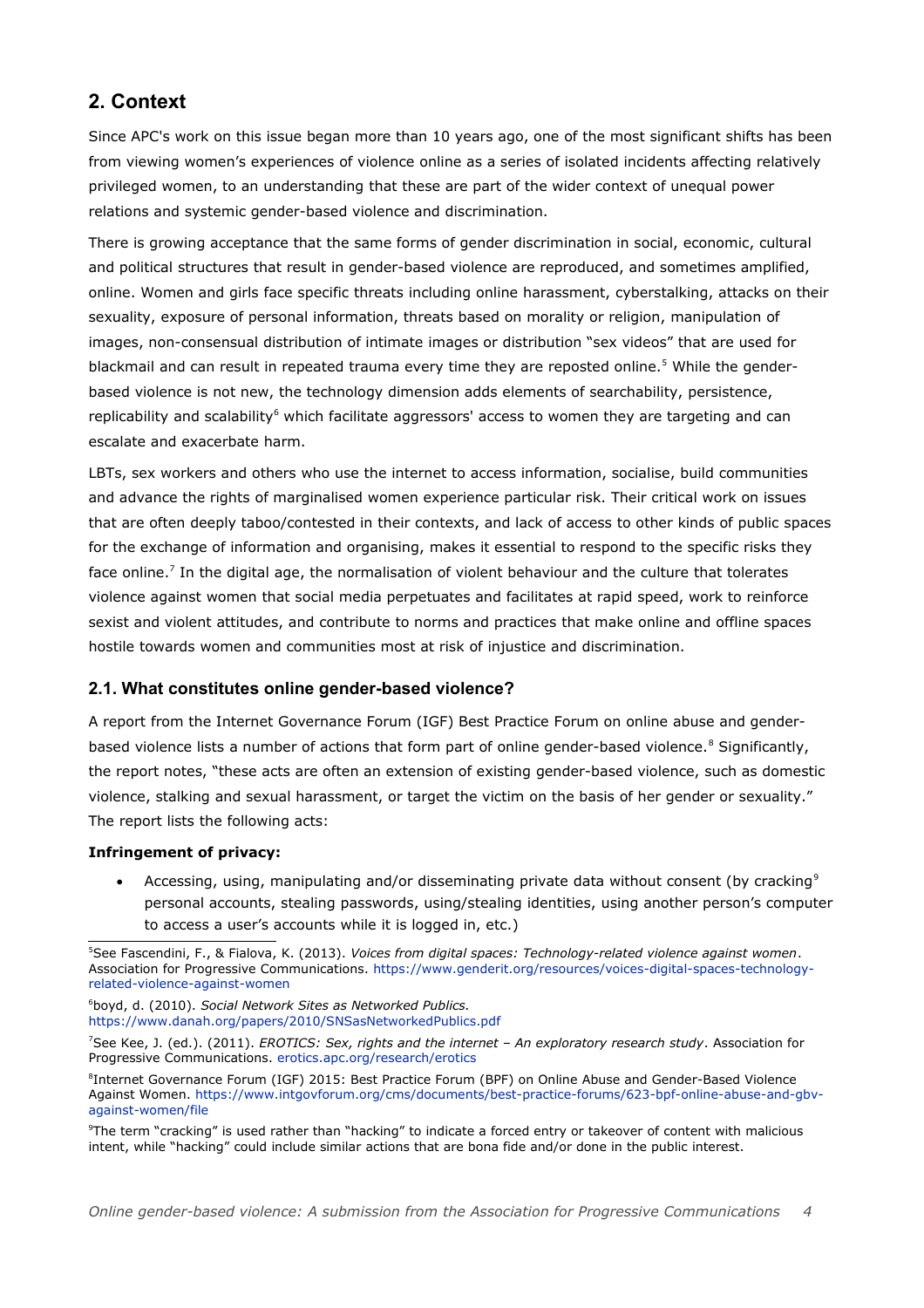- Taking, accessing, using, manipulating, and/or disseminating photographs and/or videos without consent (including "revenge pornography")
- Sharing and/or disseminating private information and/or content, including (sexualised) images, audio clips and/or video clips, without knowledge or consent
- Doxing (researching and broadcasting personally identifiable information about an individual without consent, sometimes with the intention of providing access to the woman in the "real" world for harassment and/or other purposes)
- Contacting and/or harassing a user's children, extended family, colleagues (etc.) to gain access to her.

#### **Surveillance and monitoring:**

- Monitoring, tracking and/or surveillance of online and offline activities
- Using spyware or keyboard loggers without a user's consent
- Using GPS or other geolocator software to track a woman's movements without consent
- Stalking.

#### **Damaging reputation and/or credibility:**

- Deleting, sending and/or manipulating emails and/or content without consent
- Creating and sharing false personal data (like online accounts, advertisements, or social media accounts) with the intention of damaging a user's reputation
- Manipulating and/or creating fake photographs and/or videos
- Identity theft (e.g. pretending to be the person who created an image and posting or sharing it publicly)
- Disseminating private (and/or culturally sensitive/controversial) information for the purpose of damaging someone's reputation
- Making offensive, disparaging and/or false online comments and/or postings that are intended to tarnish a person's reputation (including libel/defamation).

#### **Harassment (which may be accompanied by offline harassment):**

- "Cyber bullying" and/or repeated harassment through unwanted messages, attention and/or contact
- Direct threats of violence, including threats of sexual and/or physical violence (e.g. threats like "I am going to rape you")
- Abusive comments
- Unsolicited sending and/or receiving of sexually explicit materials
- Incitement to physical violence
- Hate speech, social media posts and/or mail; often targeted at gender and/or sexuality
- Online content that portrays women as sexual objects
- Use of sexist and/or gendered comments or name-calling (e.g. use of terms like "bitch"/"slut")
- Use of indecent or violent images to demean women
- Abusing and/or shaming a woman for expressing views that are not normative, for disagreeing with people (often men) and also for refusing sexual advances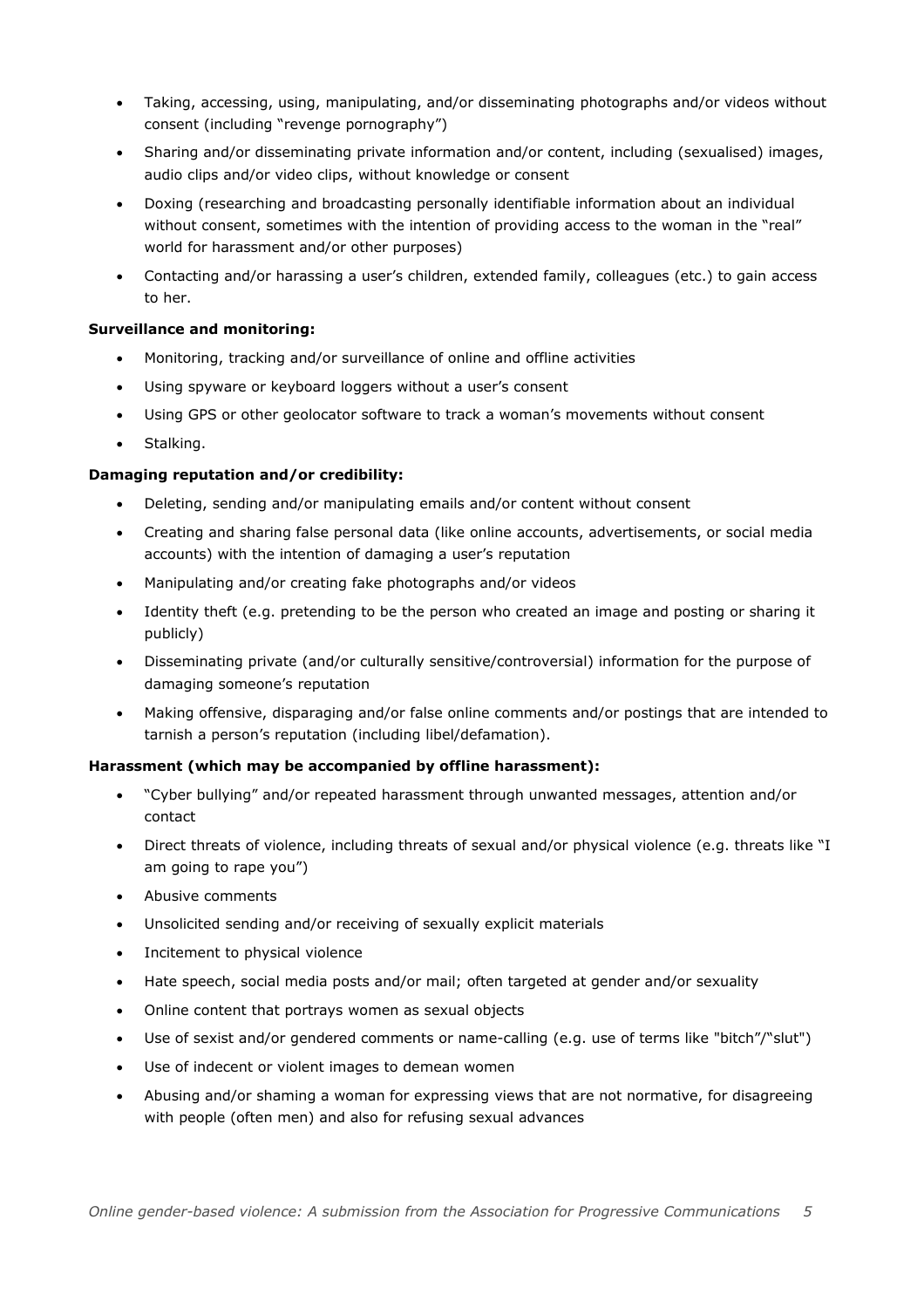- Counselling suicide or advocating femicide
- Mobbing, including the selection of a target for bullying or harassment
- Mobbing by a group of people rather than an individual and as a practice specifically facilitated by technology.

#### **Direct threats and/or violence:**

- Trafficking of women through the use of technology, including use of technology for victim selection and preparation (planned sexual assault and/or femicide)
- Sexualised blackmail and/or extortion
- Theft of identity, money and/or property
- Impersonation resulting in physical attack.

#### **Targeted attacks to communities:**

- Cracking<sup>[10](#page-5-0)</sup> websites, social media and/or email accounts of organisations and communities with malicious intent
- Surveillance and monitoring of activities by members of the community
- Direct threats of violence to community members
- Mobbing, specifically when selecting a target for bullying or harassment by a group of people, rather than an individual, and as a practice specifically facilitated by technology
- Disclosure of anonymised information like addresses of shelters, etc.

#### **2.2. Harm**

A key finding of APC's research on online GBV is that it infringes on women's right to self-determination and bodily integrity, impacts on their capacity to move freely, without fear of surveillance, and denies them the opportunity to craft their own identities online, and to form and engage in socially and politically meaningful interactions.<sup>[11](#page-5-1)</sup> Recent legislative trends also show recognition that harm caused by harassment online includes emotional distress, even if there is no physical harm.<sup>[12](#page-5-2)</sup> Moreover, women do not even have to be internet users to suffer online violence (e.g. the distribution of rape videos online unbeknownst to the victims/survivors).

Based on analysis of 1,126 cases reported via the Take Back the Tech online mapping platform and 24 in-depth case studies,<sup>[13](#page-5-3)</sup> we have identified some types of harm experienced as a result of online GBV. These include, among others: $14$ 

 *Psychological harm* through which victims/survivors experience depression, anxiety and fear. There was also a certain point where some victims/survivors expressed suicidal thoughts as a result of the harm they faced. One woman recounts, "I considered committing suicide, because I figured that this would send the message that this wasn't a game. $15$ 

<span id="page-5-0"></span> $10$ Ibid.

<span id="page-5-1"></span><sup>11</sup>Maholtra, N. (2015). *Good questions on technology-related violence*. Association for Progressive Communications. [https://www.genderit.org/sites/default/upload/end\\_violence\\_malhotra\\_dig.pdf](https://www.genderit.org/sites/default/upload/end_violence_malhotra_dig.pdf) 

<span id="page-5-2"></span><sup>12</sup>Nyst, C. (2015). *Technology-related violence against women: Recent legislative trends*. Association for Progressive Communications. [https://www.genderit.org/sites/default/upload/flowresearch\\_cnyst\\_legtrend\\_ln.pdf](https://www.genderit.org/sites/default/upload/flowresearch_cnyst_legtrend_ln.pdf) <sup>13</sup>See<https://www.genderit.org/onlinevaw/countries>

<span id="page-5-4"></span><span id="page-5-3"></span><sup>&</sup>lt;sup>14</sup>Note that the research (and APC's area of focus) does not focus on/include trafficking or grooming.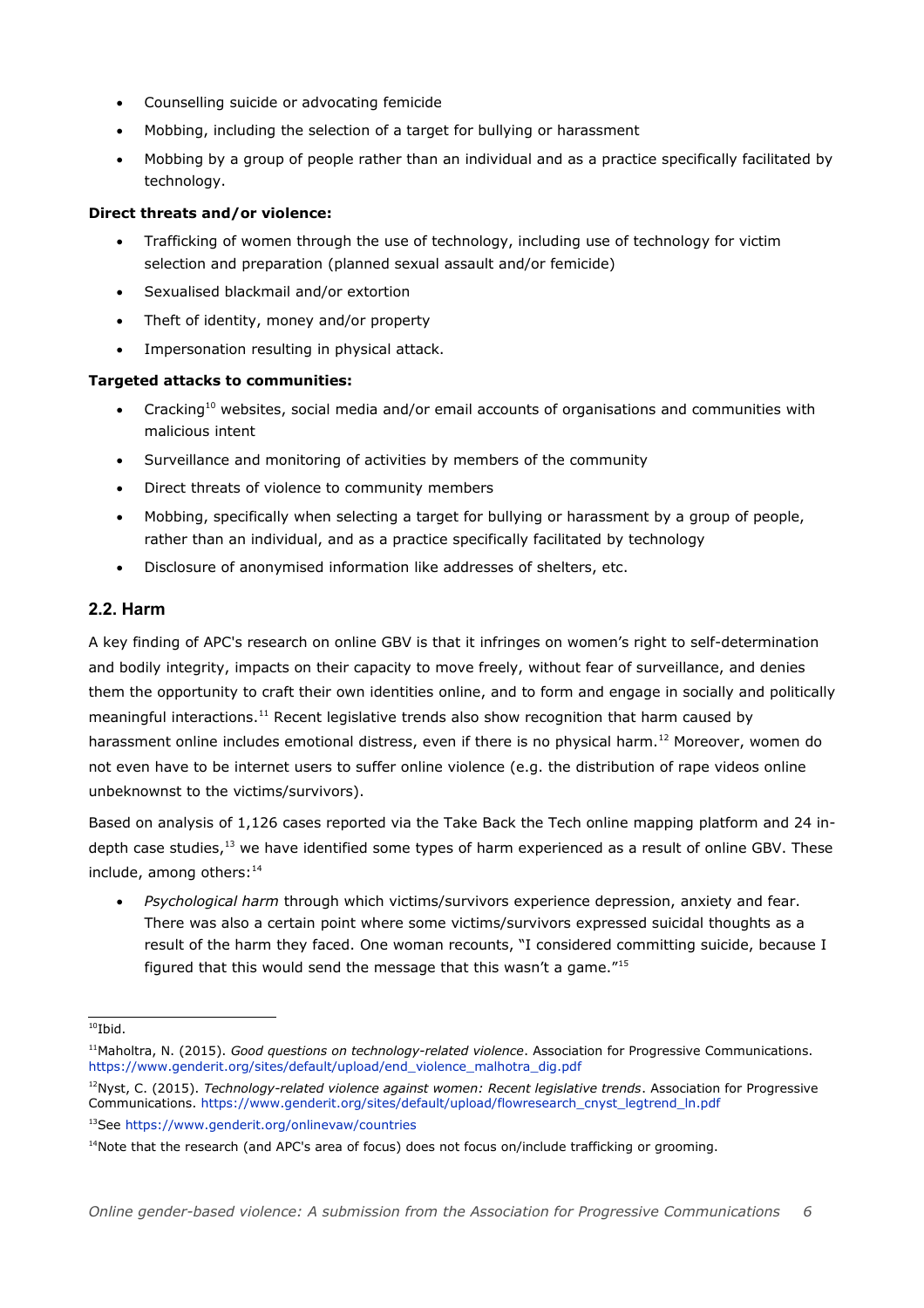- *Social isolation* through which victims/survivors withdrew from public life, including with family and friends. This was particularly true for women whose photos and videos were distributed without their consent who felt publicly humiliated and ridiculed. As shared in a case study: "I felt like I lost something, perhaps my confidence. For one year, I did not talk to people. I felt there was nothing for me to say so I did not talk."<sup>[16](#page-6-0)</sup>
- *Economic loss* through which victims/survivors became unemployed and lost income. For example, Ruby\* was forced to resign from her job after sex videos were distributed online without her consent. She said: "I had been working for [only] five years and I did not expect to lose my job. All my contracts ended at the same time, just when the scandal erupted. $117$  $117$
- *Limited mobility* through which victims/survivors lost the ability to move around freely and participate in online and/or offline spaces. In one case, the survivor's education came to an end because her father believed it was her freedom to commute to school that had ultimately led to the violence – and by extension, the "shame" suffered by the family.<sup>[18](#page-6-2)</sup>
- *Self-censorship* for fear of further victimisation and due to loss of trust in the safety of using digital technologies, which was the case of Alejandra, who completely withdrew from the internet for a long period of time.<sup>[19](#page-6-3)</sup> Removing oneself from the internet has further implications beyond self-censorship, such as access to information, e-services, and social or professional communication.

In addition to the impact on individuals, a major consequence of online gender-based violence is the creation of a society where women no longer feel safe online and/or offline. According to the Internet Governance Forum Best Practice Forum on online abuse:

It also contributes towards a culture of sexism and misogyny online and, in offline spaces, to existing gender inequality. In respect of the latter, online abuse and gender-based violence disadvantage women in limiting their ability to benefit from the same opportunities online that men frequently benefit from (e.g. employment, self-promotion and/or self-expression).<sup>[20](#page-6-4)</sup>

#### **2.3. Who is affected?**

APC's research<sup>[21](#page-6-5)</sup> highlights three types of people who are most at risk of experiencing online genderbased violence. The following table provides a summary.

<sup>&</sup>lt;sup>15</sup>Si Jeunesse Savait. (2014). Case study number 1, DRC. Unpublished; case study summary available at: <https://www.genderit.org/node/4253>

<span id="page-6-0"></span> $16$ Foundation for Media Alternatives. (2014). Case study number 2, the Philippines. Unpublished; case study summary available at:<https://www.genderit.org/node/4240>

<span id="page-6-1"></span> $17$ Ibid.

<span id="page-6-2"></span><sup>&</sup>lt;sup>18</sup>Bukhari, G. (2014). Case study number 3, Pakistan. Unpublished; case study summary available at: <https://www.genderit.org/node/4239>

<span id="page-6-3"></span> $19$ Colnodo. (2014). Case study number 3, Colombia. Unpublished; case study summary available at: [https://www.genderit.org/sites/default/upload/case\\_studies\\_col3\\_1.pdf](https://www.genderit.org/sites/default/upload/case_studies_col3_1.pdf) 

<span id="page-6-4"></span><sup>20</sup>[https://www.intgovforum.org/cms/documents/best-practice-forums/623-bpf-online-abuse-and-gbv-against](https://www.intgovforum.org/cms/documents/best-practice-forums/623-bpf-online-abuse-and-gbv-against-women/file)[women/file](https://www.intgovforum.org/cms/documents/best-practice-forums/623-bpf-online-abuse-and-gbv-against-women/file)

<span id="page-6-5"></span><sup>21</sup>See [https://www.genderit.org/sites/default/upload/csw\\_map.pdf](https://www.genderit.org/sites/default/upload/csw_map.pdf)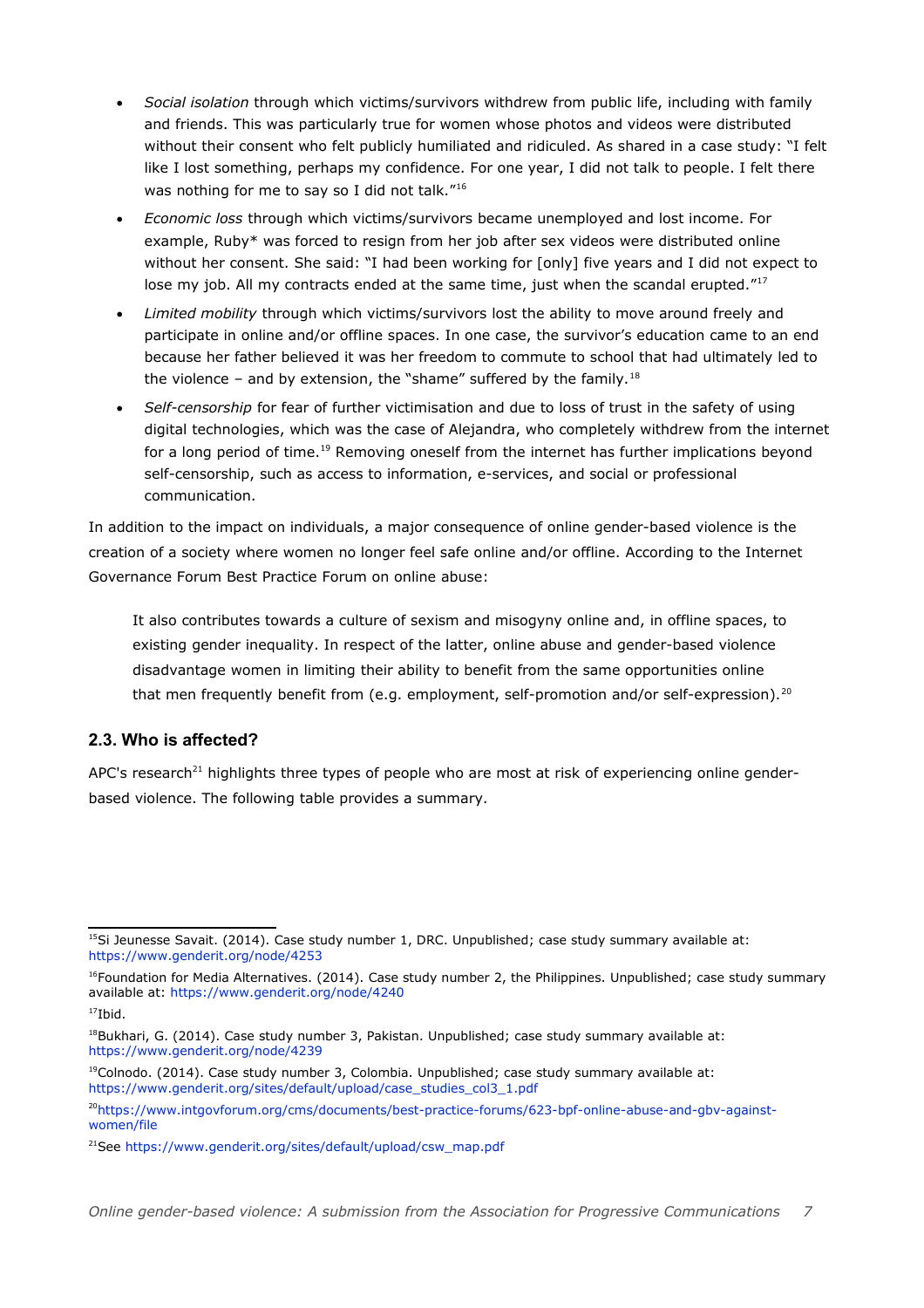| <b>Identity of person</b>                                                                                                                                                                                           | What is at<br>stake                                    | What happens                                                                                                                                                         | <b>Consequences</b>                                                                                                                                                        |
|---------------------------------------------------------------------------------------------------------------------------------------------------------------------------------------------------------------------|--------------------------------------------------------|----------------------------------------------------------------------------------------------------------------------------------------------------------------------|----------------------------------------------------------------------------------------------------------------------------------------------------------------------------|
| Someone involved in an<br>intimate relationship                                                                                                                                                                     | Intimacy and<br>trust                                  | Involves use of ICTs for<br>private expression, the content<br>of which is then exploited<br>publicly by someone who was<br>intimately involved with that<br>berson. | Can result in extreme<br>consequences (e.g. suicide),<br>and widespread sense of<br>public shame. May require<br>severe action such as<br>changing name and address.       |
| Professional, often<br>involved in public<br>expression; includes<br>activists, journalists,<br>writers, researchers,<br>musicians, actors, or<br>anyone with a public<br>profile or interest in public<br>exchange | Freedom of<br>expression:<br>bersonal and<br>political | Harassment, threats, silencing<br>through verbal abuse.                                                                                                              | Typically appears to result in<br>less extreme consequences<br>for the victims given their<br>public status, a greater<br>sense of empowerment to<br>remedy the situation. |
| Survivor/victim of physical Physical safety<br>lassault                                                                                                                                                             |                                                        | Involves direct crime, such as<br>filming a gang rape.                                                                                                               | Can result in extreme<br>consequences, such as<br>suicide of the person<br>violated.                                                                                       |

Since this research was conducted, however, there is evidence to suggest that those involved in public expression can experience similar consequences to the others, given that the degree and nature of the threats and harassment are similar.

A 2016 Inter-Parliamentary Union survey<sup>[22](#page-7-0)</sup> found that social media has become the primary space in which psychological violence – including sexist and misogynistic remarks, humiliating images, mobbing, threats and intimidation – is perpetrated against women parliamentarians. A European MP shared, "One time, over a period of four days, I received more than 500 threats of rape on Twitter," while a parliamentarian from Asia said, "I receive information about my son – his age, the school he attends, his class, etc. – threatening to kidnap him."

According to the survey:

- 41.8% report wide distribution of "extremely humiliating or sexually charged images"
- 44.4% receive death, rape, beating and abduction threats
- 32.7% have been harassed through exposure to persistent unwanted and intimidating messages
- 61.5% believe that the primary objective of the harassment they face is to dissuade women from pursuing political leadership positions.

Similarly, a global survey on harassment and violence against female media workers conducted by the International Women's Media Foundation<sup>[23](#page-7-1)</sup> showed that more than 25% of "verbal, written and/or physical intimidation including threats, to family or friends" took place online. More than one in five respondents said they had experienced digital/online account surveillance.

For activists working on gender, sexuality and sexual rights who use the internet in their work, the situation is also similar. A global survey on sexual rights and the internet undertaken by APC in 2017

<span id="page-7-0"></span><sup>22</sup>Inter-Parliamentary Union. (2016). *Sexism, harassment and violence against women parliamentarians*. [https://www.ipu.org/resources/publications/reports/2016-10/sexism-harassment-and-violence-against-women](https://www.ipu.org/resources/publications/reports/2016-10/sexism-harassment-and-violence-against-women-parliamentarians)[parliamentarians](https://www.ipu.org/resources/publications/reports/2016-10/sexism-harassment-and-violence-against-women-parliamentarians) 

<span id="page-7-1"></span><sup>23</sup>International Women's Media Foundation. (2013). *Violence and Harassment against Women in the News Media: A Global Picture*.<https://www.iwmf.org/blog/2014/03/07/intimidation-threats-and-abuse>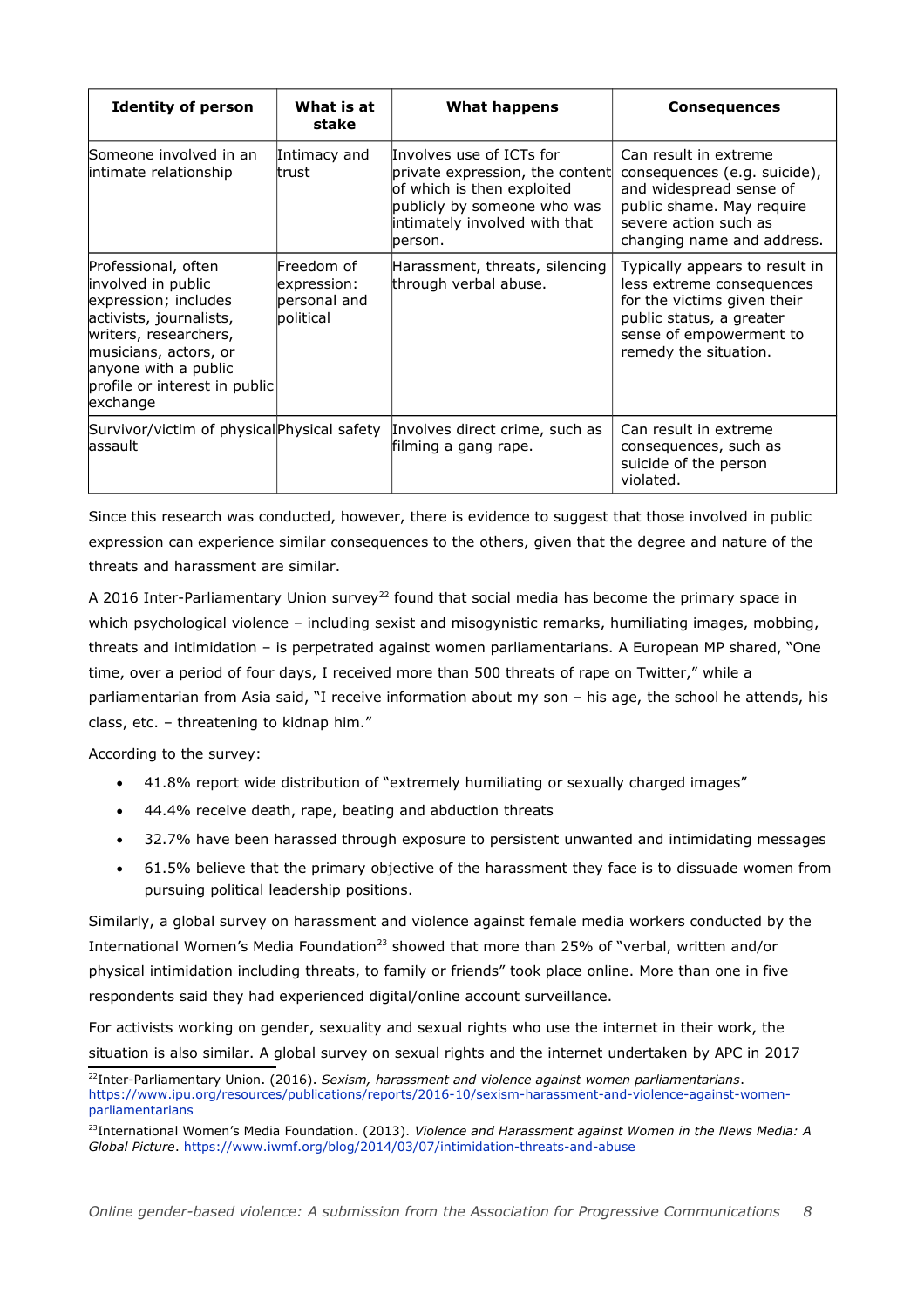revealed that 75% of the respondents mentioned online harassment and 63% intimidating comments when asked about the violent situations they experience.<sup>[24](#page-8-0)</sup> This is an increase from the 51% of respondents who said they had received violent messages, threats or offensive comments while working online in the first survey in 2013.<sup>[25](#page-8-1)</sup>

An Egyptian activist who participated in this survey shared her experience:

When I started to talk about bodily rights in 2012 I started to be targeted personally, my account suffered hacking attempts. Every discussion I make on the internet has cyber bullying against me (…). When I broke with my boyfriend, he was mad with me because he wanted me to be in the religion with him. When I refused he started to threaten me with some private content: nude photos and a video showing me dancing.

The victims/survivors of online GBV cut across race, gender expression, age, location, ability, sexual orientation and other locations. At the same time, discrimination based on any of these locations also exacerbates experiences of online GBV. It is therefore essential that any responses, both legal and nonlegal, take into consideration how multiple and intersecting forms of discrimination can intensify experiences of online gender-based violence.

#### **2.4. State responses[26](#page-8-2)**

The state has an obligation to promote, protect and fulfil human rights. This includes the obligation to prevent violations, protect victims/survivors of human rights abuses, prosecute violations, punish perpetrators and provide redress and reparation for victims/survivors.<sup>[27](#page-8-3)</sup> This also includes the obligation to remove impunity and provide for certainty of punishment of perpetrators of violence against women.

The due diligence principle obligates states to take reasonable measures to prevent violence before it occurs, such as adopting relevant laws and policies, and effectively prosecuting and punishing perpetrators once it occurs as well as providing redress and reparation to victims/survivors. Failure to exercise due diligence in taking these measures would render a state accountable.

But despite this, from reporting to prosecution, overall the findings of the seven-country APC research<sup>[28](#page-8-4)</sup> which explored the extent to which victims/survivors were able to access justice in relation to online GBV show a grossly inadequate response by states. The following findings, while based on the seven

<span id="page-8-0"></span><sup>24</sup>Schenone Sienra, D., & Palumbo, M. (2017). *EROTICS Global Survey 2017: Sexuality, rights and internet regulations*. Association for Progressive Communications. [https://www.apc.org/en/pubs/erotics-global-survey-2017](https://www.apc.org/en/pubs/erotics-global-survey-2017-sexuality-rights-and-internet-regulations) [sexuality-rights-and-internet-regulations](https://www.apc.org/en/pubs/erotics-global-survey-2017-sexuality-rights-and-internet-regulations) 

<span id="page-8-1"></span><sup>&</sup>lt;sup>25</sup>Association for Progressive Communications. (2013). Survey on sexual activism, morality, and the internet. <https://www.genderit.org/articles/survey-sexual-activism-morality-and-internet>

<span id="page-8-2"></span><sup>&</sup>lt;sup>26</sup>This section is based on the findings of the APC seven-country study into online violence against women, specifically the report on domestic legal remedies available here [https://www.genderit.org/onlinevaw/state;](https://www.genderit.org/onlinevaw/state) Abdul Aziz, Z. (2016). *Due diligence and accountability for online violence against women*. Association for Progressive Communications. [https://www.apc.org/sites/default/files/DueDiligenceAndAccountabilityForOnlineVAW.pdf;](https://www.apc.org/sites/default/files/DueDiligenceAndAccountabilityForOnlineVAW.pdf) and Internet Governance Forum (IGF) 2015: Best Practice Forum (BPF) on Online Abuse and Gender-Based Violence Against Women. [www.intgovforum.org/cms/documents/best-practice-forums/623-bpf-online-abuse-and-gbv-against](http://www.intgovforum.org/cms/documents/best-practice-forums/623-bpf-online-abuse-and-gbv-against-women/file)[women/file](http://www.intgovforum.org/cms/documents/best-practice-forums/623-bpf-online-abuse-and-gbv-against-women/file)

<span id="page-8-3"></span><sup>27</sup>Abdul Aziz, Z., & Moussa, J. (2013). *Due Diligence Framework: State Accountability Framework for Eliminating Violence against Women*. International Human Rights Initiative. [https://duediligenceproject.org/ewExternalFiles/Due](https://duediligenceproject.org/ewExternalFiles/Due%20Diligence%20Framework%20Report%20Z.pdf) [%20Diligence%20Framework%20Report%20Z.pdf](https://duediligenceproject.org/ewExternalFiles/Due%20Diligence%20Framework%20Report%20Z.pdf) 

<span id="page-8-4"></span><sup>&</sup>lt;sup>28</sup>The research took place in the Democratic Republic of Congo, Kenya, the Philippines, Pakistan, Colombia, Mexico and Bosnia and Herzegovina. For more information see:<https://www.genderit.org/onlinevaw>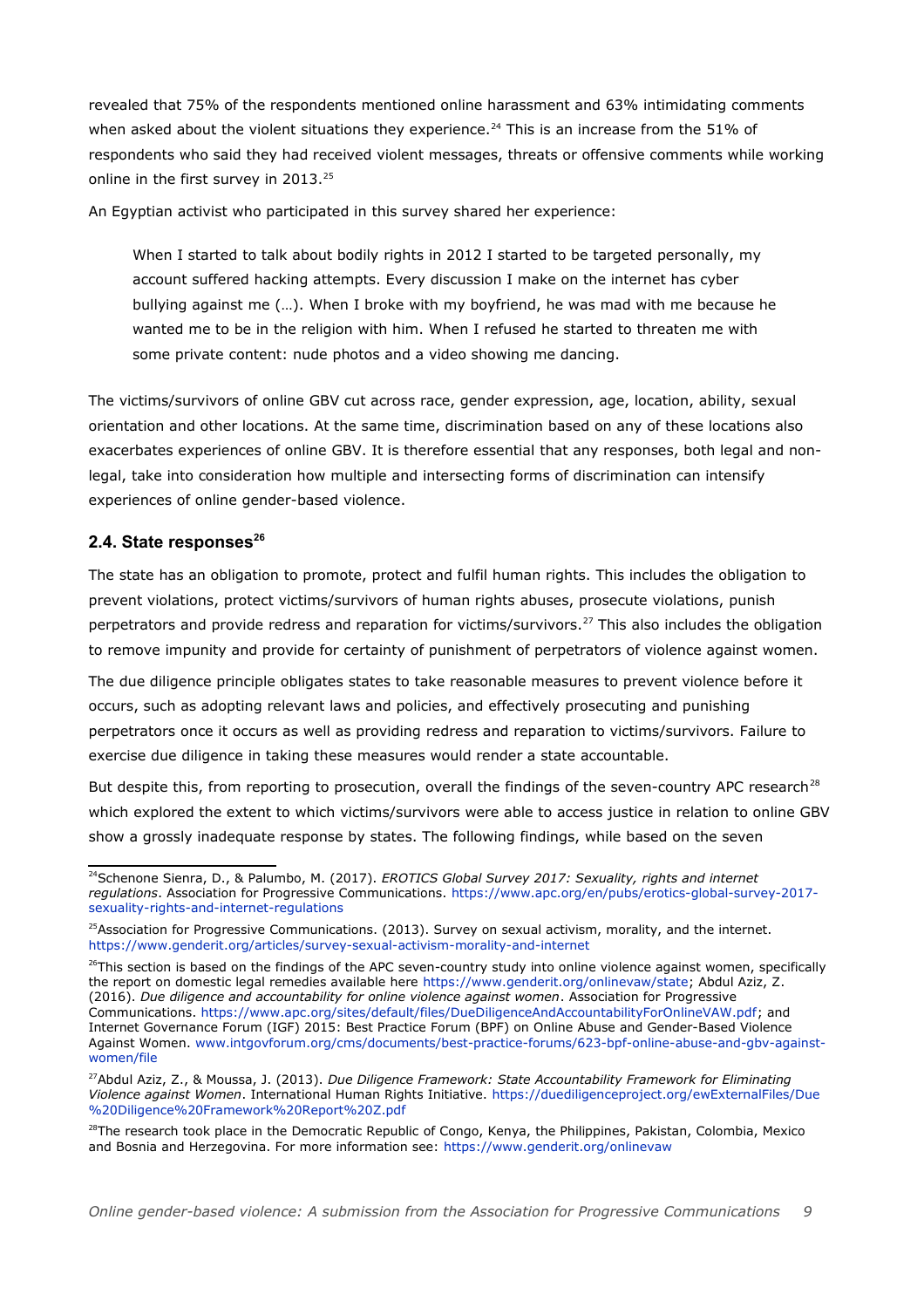countries, can be extrapolated to reflect the experiences of the majority of victims/survivors in the global South. This is reflected also in anecdotal evidence.

Despite the existence of laws that can be applied in cases of technology-related VAW, the incompetence of duty bearers presents a significant barrier to women's access to justice. Law enforcement typically trivialises technology-related VAW and victim blaming is common among police personnel. This attitude results in a culture of silence, where survivors are inhibited from speaking out for fear of being blamed for the violence they have experienced.

Moreover, authorities fail to make use of available laws, either due to indifference or a lack of awareness around the existence of relevant legislation. In particular, cybercrime units deal only with technical or commercially motivated crimes, and do not specialise in technology-related VAW.

Law enforcement officers often discriminate against poor and marginalised women, and are less likely to record their cases without support from influential community members. Moreover, in the case of poorer women, the costs of litigation and the distance of available legal services prevent victims/survivors from pursuing cases.

When victims do manage to have an incident reported and investigated by law enforcement officials, they face further difficulties in terms of the abilities and technological knowledge of mediators and/or the judiciary (including court systems, magistrates, judges and other officers of law). For example, some judges faced with deciding a case about defamatory and abusive posts on a Facebook wall might struggle to understand the potential impact of such a form of abuse, and similarly, in making rulings and issuing judgements, tend to neglect the realities of how online posts are distributed on the internet. The pace at which many cases can be investigated and heard, and the costs of judicial proceedings, are furthermore prohibitive for many victims.

Existing laws that address the violation of related rights (such as laws related to privacy, misuse of network systems and services, copyright and "obscenity") and that are sometimes recommended for use to address online abuse and gender-based violence, neglect the gender-specificity of these acts, and fail to provide adequate redress for the harms that are faced. For example, obscenity laws that are used to criminalise sexual content often do not distinguish between consent and lack of consent in the creation and distribution of content. This can have the effect of criminalising consensual sexual expression of women, and can render both the victim and perpetrator as equally liable for the violation. Laws addressing cybercrime and the revelation of confidential information will only consider state or company secrets as violations, not that of individuals. In another example, women are sometimes forced to use problematic copyright laws to remove sexualised images of themselves that were published online without their consent.

In addition to the cost and jurisdictional challenges of accessing these laws, victims/survivors are also compelled to send the same images to relevant authorities to establish copyright ownership, potentially extending the impact of the harm. Facebook is currently piloting a protocol to reduce dissemination of non-consensual intimate images in Australia, which entails women uploading their own nude photos, in and of itself a security risk, thus giving Facebook personnel access to the images, in order to ensure they are never circulated on the platform.<sup>[29](#page-9-0)</sup>

<span id="page-9-0"></span><sup>&</sup>lt;sup>29</sup>For more on Facebook's policy on non-consensual dissemination of intimate images, see: [https://motherboard.vice.com/en\\_us/article/7x478b/facebook-revenge-porn-nudesref](https://motherboard.vice.com/en_us/article/7x478b/facebook-revenge-porn-nudesref)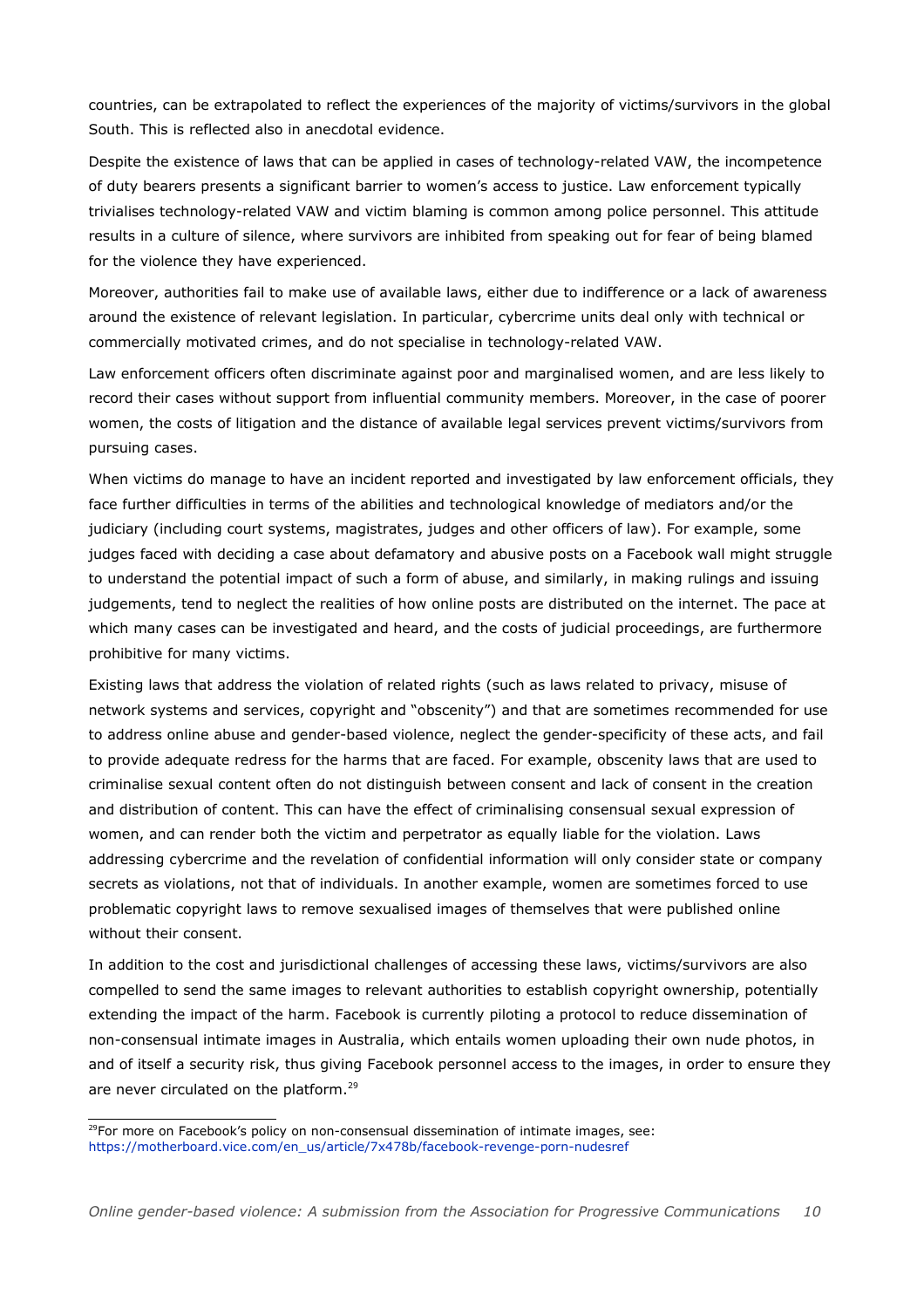## **3. Tracing the development of a global normative framework on online gender-based violence**

In 2006, the UN Secretary-General's in-depth study on violence against women<sup>[30](#page-10-0)</sup> noted:

More inquiry is needed about the use of technology, such as computers and cell phones, in developing and expanding forms of violence. Evolving and emerging forms of violence need to be named so that they can be recognised and better addressed.

For the next six years, until 2012, two key issues in relation to women and technology gained traction: the role of technology in the sexual exploitation of women and girls for the purposes of trafficking, sex tourism and child pornography;<sup>[31](#page-10-1)</sup> and women and girls' equal participation in, access to and use of information and communication technologies.<sup>[32](#page-10-2)</sup>

Since then, the recognition that online GBV is a barrier to women and LGBTIQ people's ability to benefit from the enabling potential of digital technologies has grown exponentially.

A significant moment in this shift was the 2011 report to the UN Human Rights Council (HRC) by the Special Rapporteur on the promotion and protection of the right to freedom of expression and opinion, Frank La Rue, which described the internet as "acting as a catalyst for individuals to exercise their right to freedom of opinion and expression" and through this "facilitating the realisation of a range of other human rights.<sup>"[33](#page-10-3)</sup> This was followed by the 2012 HRC resolution on the promotion, protection and enjoyment of human rights on the internet.<sup>[34](#page-10-4)</sup> which affirmed that the same rights people have offline must also be protected online. The resolution also recognised "the global and open nature of the internet as a driving force in accelerating progress towards development in its various forms."

This understanding of the internet and digital technologies as enablers of rights, and the digital space as an extension of rights held offline, opened the door for the elaboration of how digital technologies were impacting on women's rights, $35$  specifically in relation to gender-based violence.

In 2013, the Working Group on the issue of discrimination against women in law and practice's thematic report<sup>[36](#page-10-6)</sup> to the Human Rights Council referred to the internet as having become "a site of diverse forms of violence against women, in the form of pornography, sexist games and breaches of privacy." The report highlighted the risk of harassment faced by women who engage in public debate through the internet and, significantly, the safety that anonymity provides for those who face discrimination due to their sexual orientation, as it allows them to "freely speak out, establish virtual communities and participate in public debates."

<span id="page-10-0"></span><sup>30</sup>United Nations General Assembly (UNGA). (2006). In-depth study of all forms of violence against women (A/61/122/Add.1). [www.un.org/womenwatch/daw/vaw/SGstudyvaw.htm](http://www.un.org/womenwatch/daw/vaw/SGstudyvaw.htm) 

<span id="page-10-1"></span><sup>&</sup>lt;sup>31</sup>For example, A/HRC/RES/11/3 and A/HRC/RES/14/2.

<span id="page-10-2"></span><sup>&</sup>lt;sup>32</sup>For example, A/HRC/RES/23/2 and A/RES/65/141.

<span id="page-10-4"></span><span id="page-10-3"></span><sup>33</sup>A/HRC/17/27, available at: [https://www.un.org/ga/search/view\\_doc.asp?symbol=A/HRC/17/27](https://www.un.org/ga/search/view_doc.asp?symbol=A/HRC/17/27) <sup>34</sup>A/HRC/RES/20/8, available at: [undocs.org/en/A/HRC/RES/20/8](http://undocs.org/en/A/HRC/RES/20/8)

<span id="page-10-5"></span><sup>&</sup>lt;sup>35</sup>See the 2013 edition of Global Information Society Watch (GISWatch), published by the Association for Progressive Communications and the Humanist Institute for Development Cooperation (Hivos), which focused on women's rights, gender and technology, available at:<https://giswatch.org/2013-womens-rights-gender-and-icts>

<span id="page-10-6"></span><sup>&</sup>lt;sup>36</sup>A/HRC/23/50, available at: [www.ohchr.org/Documents/Issues/Women/WG/A.HRC.23.50\\_English.pdf](http://www.ohchr.org/Documents/Issues/Women/WG/A.HRC.23.50_English.pdf)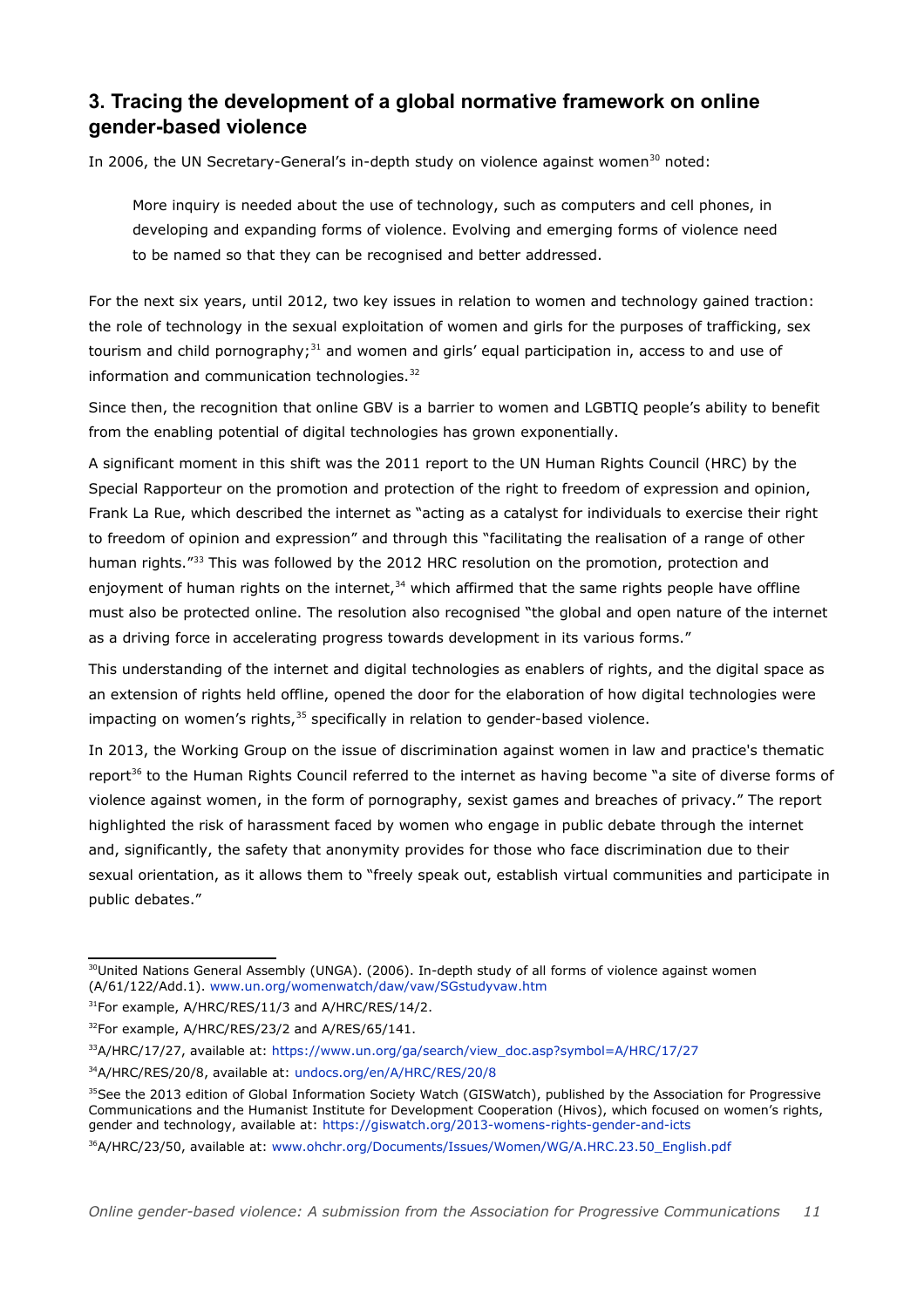In the same year, the 57th session of the Commission on the Status of Women<sup>[37](#page-11-0)</sup> called on governments to use information and communication technologies, including social media, to empower women and to:

[D]evelop mechanisms to combat the use of information and communications technology and social media to perpetrate violence against women and girls, including the criminal misuse of information and communications technology for sexual harassment, sexual exploitation, child pornography and trafficking in women and girls, and emerging forms of violence, such as cyberstalking, cyberbullying and privacy violations that compromise the safety of women and girls.

The UN General Assembly's December 2013 resolution on protecting women human rights defenders<sup>[38](#page-11-1)</sup> went further to state:

[I]nformation-technology-related violations, abuses, discrimination and violence against women, including women human rights defenders, such as online harassment, cyberstalking, violation of privacy, censorship and the hacking of e-mail accounts, mobile phones and other electronic devices, with a view to discrediting them and/or inciting other violations and abuses against them, are a growing concern and can be a manifestation of systemic genderbased discrimination, requiring effective responses compliant with human rights.

Already in 2013, states were urged to promote, respect and ensure the exercise of women's right to freedom of opinion and expression online through the HRC resolution on the role of freedom of opinion and expression in women's empowerment.<sup>[39](#page-11-2)</sup> Given the concerns that some freedom of expression advocates have about particular responses to online GBV, which can act to censor and shut down speech, this resolution is significant as it sets the foundation for developing responses to the chilling effect that online GBV has on women's speech.

In 2015, the HRC resolution on accelerating efforts to eliminate all forms of violence against women<sup>[40](#page-11-3)</sup> recognised that domestic violence can include acts such as cyberbulling and cyberstalking. This resolution was particularly significant as its articulation of cyberstalking as being part of a pattern of domestic violence explicitly reinforces the framing of online GBV as being part of the continuum of violence against women, and as such is already part of state responsibility to prevent and address this violence.

A year later, in 2016, the UN General Assembly's resolution on the right to privacy in the digital age<sup>[41](#page-11-4)</sup> recognised that while all individuals may experience violations and abuses of the right to privacy, women, children and others who are vulnerable and marginalised are particularly affected by such violations and

<span id="page-11-1"></span><sup>38</sup>See Promotion of the Declaration on the Right and Responsibility of Individuals, Groups and Organs of Society to Promote and Protect Universally Recognized Human Rights and Fundamental Freedoms: Protecting women human rights defenders, available at: [www.un.org/en/ga/search/view\\_doc.asp?symbol=A/RES/68/181](http://www.un.org/en/ga/search/view_doc.asp?symbol=A/RES/68/181) 

<span id="page-11-2"></span>39A/HRC/RES/23/2, available at: [https://documents-dds](https://documents-dds-ny.un.org/doc/UNDOC/GEN/G13/150/77/PDF/G1315077.pdf?OpenElement)[ny.un.org/doc/UNDOC/GEN/G13/150/77/PDF/G1315077.pdf?OpenElement](https://documents-dds-ny.un.org/doc/UNDOC/GEN/G13/150/77/PDF/G1315077.pdf?OpenElement)

<span id="page-11-3"></span>40A/HRC/RES/29/14, available at: [https://documents-dds-](https://documents-dds-ny.un.org/doc/UNDOC/LTD/G15/140/16/PDF/G1514016.pdf?OpenElement)

[ny.un.org/doc/UNDOC/LTD/G15/140/16/PDF/G1514016.pdf?OpenElement](https://documents-dds-ny.un.org/doc/UNDOC/LTD/G15/140/16/PDF/G1514016.pdf?OpenElement)

<span id="page-11-0"></span><sup>37</sup>E/2013/27-E/CN.6/2013/11, available at

[https://www.un.org/womenwatch/daw/csw/csw57/CSW57\\_Agreed\\_Conclusions\\_%28CSW\\_report\\_excerpt%29.pdf](https://www.un.org/womenwatch/daw/csw/csw57/CSW57_Agreed_Conclusions_(CSW_report_excerpt).pdf)

<span id="page-11-4"></span><sup>41</sup>A/C.3/71/L.39/Rev.1, available at: [www.un.org/ga/search/view\\_doc.asp?symbol=A/C.3/71/L.39/Rev.1](http://www.un.org/ga/search/view_doc.asp?symbol=A/C.3/71/L.39/Rev.1)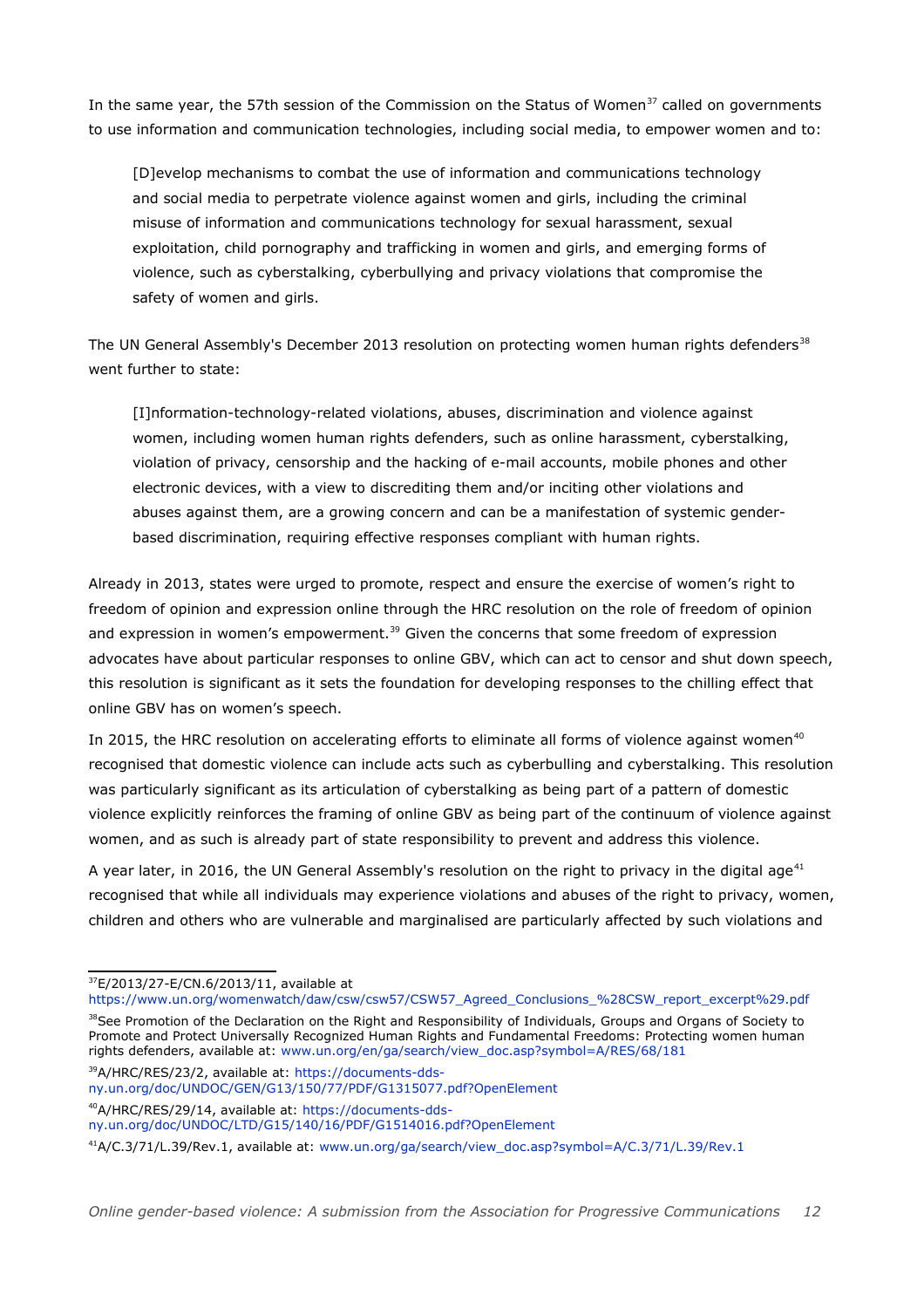abuses. It calls on all states to further develop or maintain preventive measures and remedies for such violations and abuses. It is encouraging that the resolution recognises the gender dimension of this issue.

The HRC reaffirmed this language with its own resolution on the same topic in March 2017.<sup>[42](#page-12-0)</sup> Threats to privacy and the disclosure of personal information, such as the malicious and non-consensual distribution of private sexual content through ICTs, can particularly subject women of diverse sexualities and gender identities to significant threats, including violence, harassment, intimidation and silencing both in the offline and online contexts.

In June 2017, the report of the United Nations High Commissioner for Human Rights on ways to bridge the gender digital divide from a human rights perspective<sup>[43](#page-12-1)</sup> highlighted that online violence against women must be dealt with in the broader context of offline gender discrimination and violence, and that states should enact adequate legislative measures and ensure appropriate responses to address the phenomenon of violence against women online, including through investigation of and action against perpetrators, the provision of redress and reparations to victims, and training on the application of international human rights norms and standards for law enforcement and the judiciary. Significantly, in paragraph 60 it states that any measures to eliminate online violence against women must comply with international human rights law, including the criteria for permissible restrictions to freedom of expression provided under Article 19(3) of the International Covenant on Civil and Political Rights (ICCPR). It calls for a multifaceted approach to addressing online violence against women:

- Preventive (including education and technical features, for example)
- Reactive (swiftly take down unlawful content, and investigate)
- Redress for victims.

It notes various approaches that states are taking, but calls out states, law enforcement agencies and courts for "failing to take appropriate action in situations of online violence against women, or [...] using such laws as a pretext to restrict freedom of expression." There was also a strong emphasis that efforts to address online violence against women must be consistent with Article 19(3) of the ICCPR.

These developments culminated in the Committee on the Elimination of Discrimination against Women (CEDAW) General Recommendation No. 35,<sup>[44](#page-12-2)</sup> which makes extensive reference to online gender-based violence (despite not using this actual terminology), including the following:

Gender-based violence against women occurs in all spaces and spheres of human interaction, whether public or private. These include the family, the community, the public spaces, the workplace, leisure, politics, sport, health services, educational settings and their redefinition through technology-mediated environments, such as contemporary forms of violence occurring in the internet and digital spaces. In all these settings, gender-based violence against women can result from acts or omissions of State or non-State actors, acting territorially or extraterritorially, including extraterritorial military action of States,

<span id="page-12-0"></span><sup>42</sup>A/HRC/RES/34/7, available at: [undocs.org/A/HRC/RES/34/7](http://undocs.org/A/HRC/RES/34/7)

<span id="page-12-1"></span><sup>43</sup>A/HRC/35/9, available at: [ap.ohchr.org/documents/dpage\\_e.aspx?](http://ap.ohchr.org/documents/dpage_e.aspx)

<span id="page-12-2"></span><sup>44</sup>Committee on the Elimination of Discrimination against Women. (2017). General recommendation No. 35 on gender-based violence against women, updating general recommendation No. 19. [tbinternet.ohchr.org/Treaties/CEDAW/Shared%20Documents/1\\_Global/CEDAW\\_C\\_GC\\_35\\_8267\\_E.pdf](http://tbinternet.ohchr.org/Treaties/CEDAW/Shared%20Documents/1_Global/CEDAW_C_GC_35_8267_E.pdf)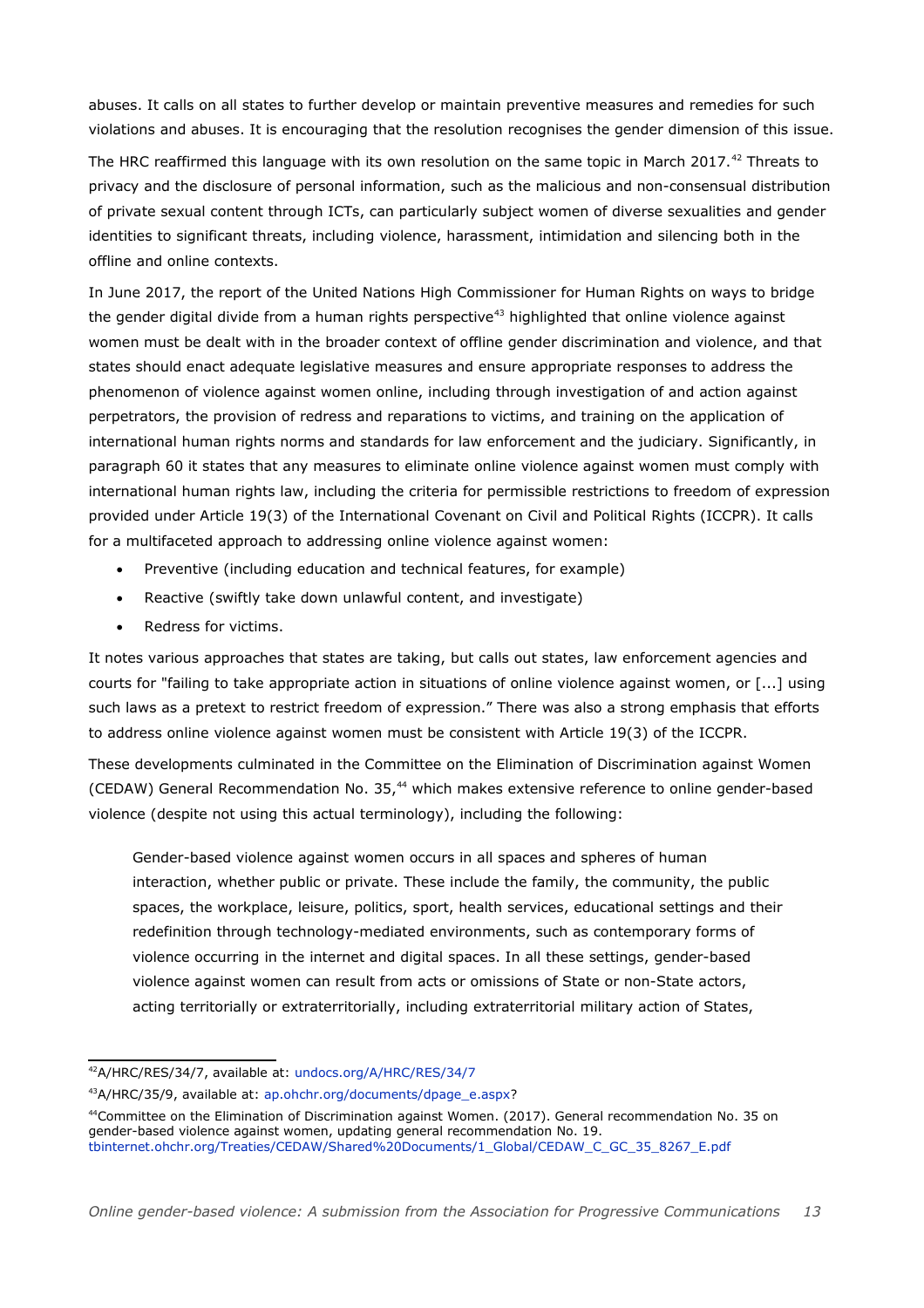individually or as members of international or intergovernmental organizations or coalitions, or extraterritorial actions by private corporations.<sup>[45](#page-13-0)</sup>

Given this definition of all spheres specifically mentioning technology-mediated environments, this can be used to push for states to take legislative and policy measures to address online GBV as part of their obligations under CEDAW.

As demonstrated, the past decade has seen significant developments in relation to understanding and recognising online gender-based violence within the global UN system. It is important to note that this recognition, however, is not only related to the role of the state, but also the private sector, which is a critical actor in developing effective prevention and response mechanisms.

### **4. Key issues for consideration**

#### **4.1. Tensions between rights[46](#page-13-1)**

Tensions around multiple rights are often raised in discussions on online gender-based violence, as states have responded to calls for action with conservative, often moralistic, protectionist measures which, for example, can have the consequence of censoring or limiting speech. APC and other women's rights advocates have responded by stating that online violence in effect curtails women's right to freedom of expression, public participation and privacy by creating a hostile and unsafe online environment that can result in women withdrawing from online spaces.

Similarly, while anonymity and the protection of privacy are vital for the exercise of freedom of expression online, including the right of women to access critical information and support services, and for whistle-blowers, these rights may also help to enable GBV by providing perpetrators with a cloak of invisibility and, thus, perceived impunity. Many governments have argued that surrendering or diminishing the right to privacy and anonymity is necessary to ensure safety. It is therefore ironic that women and communities most at risk of discrimination, historically subject to social surveillance, scrutiny and control of mobility in societal efforts to enforce established gender roles, now are told they must endure state surveillance in order to "keep them safe". In addition, APC's research found that the majority of online GBV was committed by someone known to the victim/survivor.

Measures that protect women online must consider multiple rights, including the right to safety, movement, to participate in public life, freedom of expression, and privacy, among others, and must take into account existing inequalities and discrimination which may affect how rights are protected and recognised. In considering any restriction on these rights, states need to consider the importance, nature and extent of any limitation proposed and should opt for the least restrictive means to achieve that purpose. This is particularly essential in a global context of closing civil society spaces and the development and implementation of laws and policies which reveal a backlash against the gains made in relation to women's rights more generally.

<span id="page-13-0"></span><sup>45</sup>Emphasis added.

<span id="page-13-1"></span><sup>46</sup>This section draws extensively on the report of the IGF 2015 Best Practice Forum on Online Abuse and Gender-Based Violence Against Women.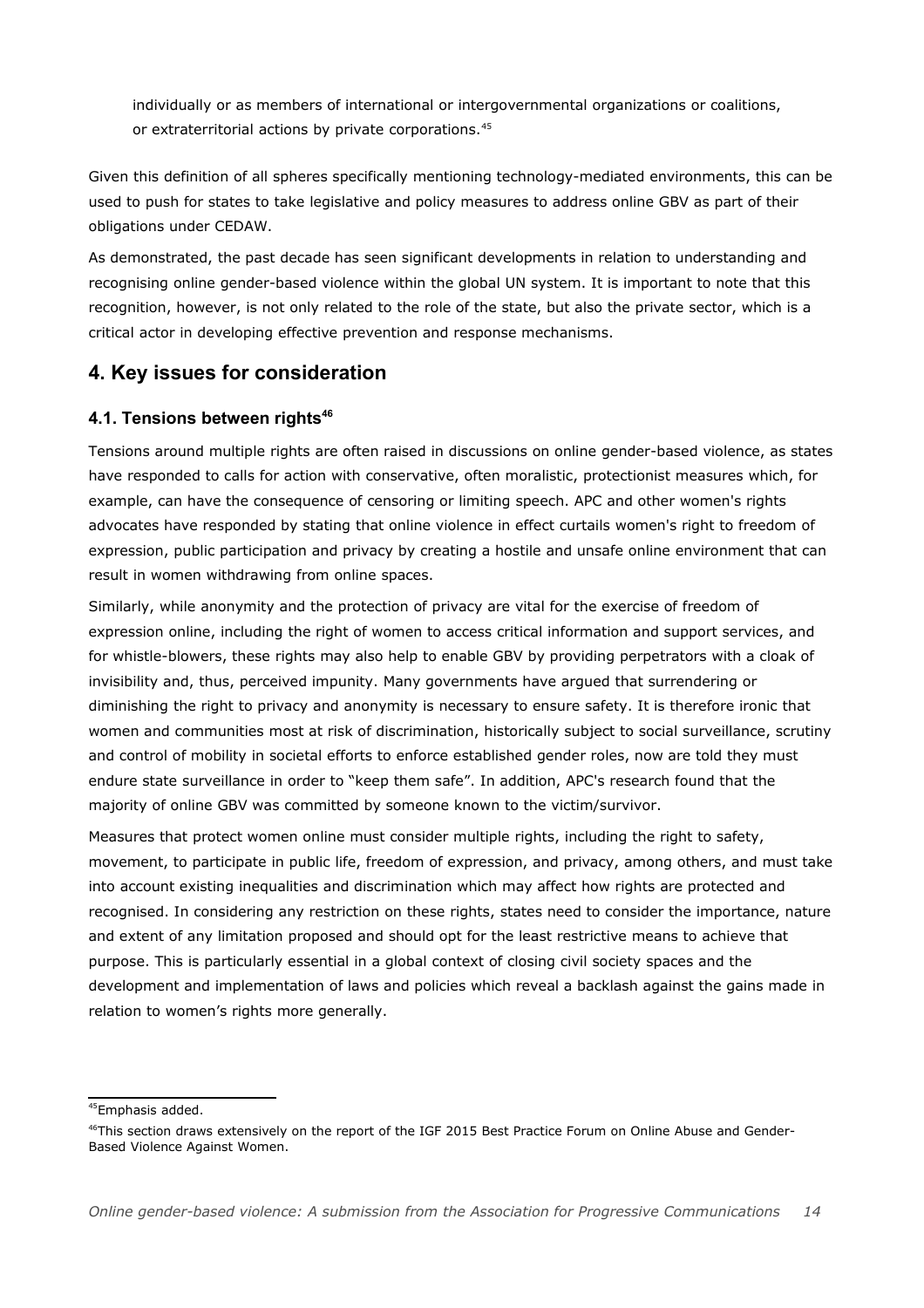#### **4.2. Internet intermediaries**

The role of internet intermediaries has increasingly come under the spotlight in relation to the governance and regulation of the internet. This is because online gender-based violence is transmitted through privately owned platforms that are often operating in many jurisdictions. Given the inadequate response of law enforcement, many victims/survivors often turn to social media platforms to seek remedy. While a great deal of attention has been placed on the business and human rights practices of intermediaries, there has been less attention paid to how their policies and practices impact specifically on communities outside of the US where the majority of social media platforms used by victims/survivors are based.

APC research demonstrates that poor responses from intermediaries in relation to online GBV can contribute to the chilling effect on expression mentioned previously, with terms of service that can lead to censorship by platforms, other users (through reporting), or self-censorship, without actually providing the targets of harassment with redress or recourse, especially for those in non-English-speaking countries.

APC conducted research assessing existing company policies to shed light on best practices and possible solutions to women's demands for corporate accountability. Twenty-four case studies were conducted across seven countries and 22 company policies were reviewed in 2014.<sup>[47](#page-14-0)</sup> We found that:

- Recognition of human rights: Only two of the 22 companies reviewed have a formal commitment to human rights.
- National telephony companies: No company reviewed names threats of physical or sexual violence as prohibited behaviour in their terms of service.
- Social media platforms: The companies fail to engage with the perspectives of women outside of North America or Europe.
- Pornography websites: The use of pornography websites for the non-consensual distribution of content is widespread.
- Legal liability: The terms of service are often only a reflection of the company's legal obligations in its country of residence (such as with regard to copyright infringements).

Informed by this research, APC sees a need to move beyond the discussion of liability and towards one of responsibility. Liability denotes a restrictive approach that endangers the free and open nature of the internet and implies a risk-based consideration; responsibility infers a role defined by empowerment, positive action, and leadership. Therefore, we recommend promoting the important role of intermediaries in fostering positive attitudes and accountability online in a way that does not lead to state manipulation or co-option.[48](#page-14-1)

This is in line with Article 17 of the Council of Europe's Istanbul Convention, $49$  which recognises the important role that the media can play to fight against gender discrimination and contribute to the

[https://www.genderit.org/sites/default/.../flow\\_corporate\\_policies\\_formatted\\_final.pdf](https://www.genderit.org/sites/default/.../flow_corporate_policies_formatted_final.pdf)  <sup>48</sup>Nyst, C. (2013, 26 November). Towards internet intermediary responsibility. *GenderIT.org*.

<span id="page-14-0"></span><sup>47</sup>Athar, R. (2014). *From impunity to justice: Improving corporate policies to end technology-related violence against women*. Association for Progressive Communications.

<span id="page-14-1"></span>[www.genderit.org/feminist-talk/towards-internet-intermediary-responsibility](http://www.genderit.org/feminist-talk/towards-internet-intermediary-responsibility) 

<span id="page-14-2"></span><sup>&</sup>lt;sup>49</sup>Council of Europe Convention on preventing and combating violence against women and domestic violence, available at: [https://rm.coe.int/CoERMPublicCommonSearchServices/DisplayDCTMContent?](https://rm.coe.int/CoERMPublicCommonSearchServices/DisplayDCTMContent?documentId=090000168046031c) [documentId=090000168046031c](https://rm.coe.int/CoERMPublicCommonSearchServices/DisplayDCTMContent?documentId=090000168046031c)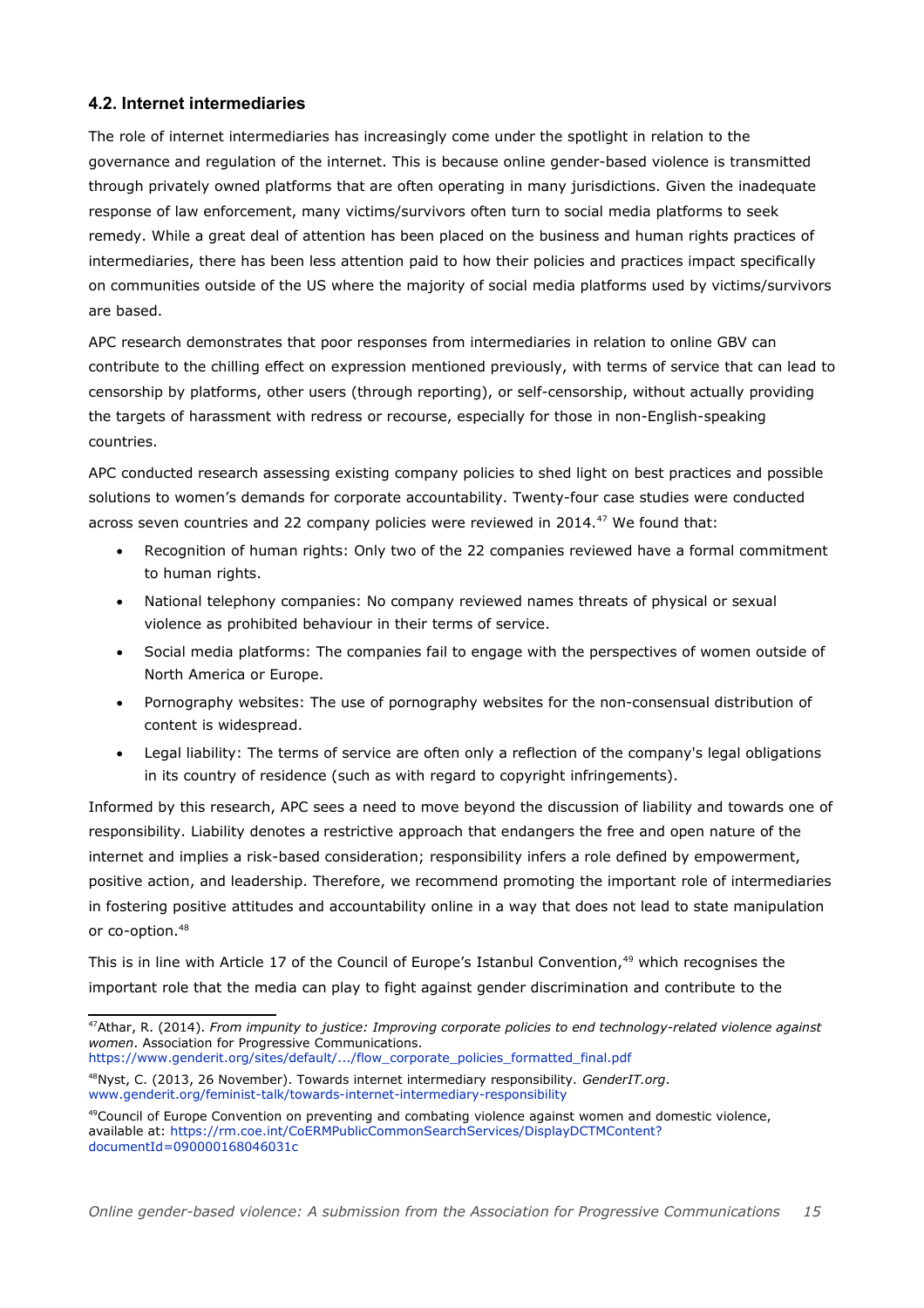freedom of expression of women, who often opt not to participate in public debate due to the misogynistic speech and online harassment they face online. The Convention calls on the private sector to set guidelines to prevent violence against women and to enhance respect for their dignity. It also calls on states to cooperate with the private sector to develop educational programmes for users on how to deal with degrading online content of a sexual or violent nature which might be harmful.

Internet intermediaries are motivated by profit and respond to different platform objectives and terms of service for their communities, depending on the type of community and online experience they hope to foster. In an era where the best capture and analysis of individuals' data determines better advertising income, the right to privacy is particularly affected. Privacy is further eroded by data searchability and persistence. The possibility of censorship and government awareness of who is expressing particular speech due to precise user location, data interconnection, and real name enforcement are other concerns expressed by freedom of expression advocates.

In order to operate in different national and regional markets, companies have installed backdoors<sup>[50](#page-15-0)</sup> or applied more restrictive privacy controls due to national legislative requirements.<sup>[51](#page-15-1)</sup> On the one hand, concessions to operate in a particular national context put into question the security of customer communication, especially if there is no third party testing or transparency report regarding concessions made, and open the door to government censorship and abuse of human rights with an ability to target specific communities, such as LGBTIQ communities. On the other, companies have shown that increased and facilitated customer control over individual privacy is indeed possible, but largely only made available in scenarios of forced compliance. $52$ 

Feminist activists denouncing rights violations or doing educational and advocacy work, especially regarding sexual rights, have seen their communications channels regularly targeted through social network reporting mechanisms which result in temporary or permanent account closure. In contrast, when women report the dozens to hundreds of comments attacking them and burying their message on platforms, they are told that threats and other violent content are not against community standards, suggesting an inherent sexist bias in either support staff or company policies. Furthermore, any display of women's naked bodies is frequently interpreted in company terms of service and by other users (seeking to silence feminist expression) from a moralist point of view that automatically sexualises the female body for the male heterosexual gaze. Censoring women's representations of their own bodies denies women's right to political, creative, sexual and other expression through embodiment. Social networking platforms, given their ubiquity, increasing user base and contradictory enforcement of terms of service, play an important role of normalising gender-based violence and reducing women's bodies to sexual objectification.[53](#page-15-3)

<span id="page-15-0"></span><sup>&</sup>lt;sup>50</sup>See, for example: Whittaker, Z. (2013, 8 March). 1,168 keywords Skype uses to censor, monitor its Chinese users. *ZDNet*. [https://www.zdnet.com/article/1168-keywords-skype-uses-to-censor-monitor-its-chinese-users;](https://www.zdnet.com/article/1168-keywords-skype-uses-to-censor-monitor-its-chinese-users) Mozur, P., Scott, M., & Isaac, M. (2017, 17 September). Facebook faces a new world as officials rein in a wild web. *The New York Times*.<https://www.nytimes.com/2017/09/17/technology/facebook-government-regulations.html>

<span id="page-15-1"></span><sup>&</sup>lt;sup>51</sup>See, for example: Kayyali, D. (2015, 26 February). New report shows European data protection authorities are taking Facebook's questionable terms of service seriously. *Electronic Frontier Foundation*. [https://www.eff.org/es/deeplinks/2015/02/new-report-shows-european-data-protection-authorities-are-taking](https://www.eff.org/es/deeplinks/2015/02/new-report-shows-european-data-protection-authorities-are-taking-facebooks)[facebooks](https://www.eff.org/es/deeplinks/2015/02/new-report-shows-european-data-protection-authorities-are-taking-facebooks) 

<span id="page-15-2"></span><sup>52</sup>See, for example: Schechner, S. (2015, 2 April). Facebook Privacy Controls Face Scrutiny in Europe. *Wall Street Journal*.<https://www.wsj.com/articles/facebook-confronts-european-probes-1427975994>

<span id="page-15-3"></span> $53$ See, for example: Datta, B. (2014, 16 September). Never mind the nipples: Sex, gender and social media. *GenderIT.org*. [https://www.genderit.org/es/node/4149;](https://www.genderit.org/es/node/4149) Pasricha, J. (2016, 10 November). It's 2016 and Facebook is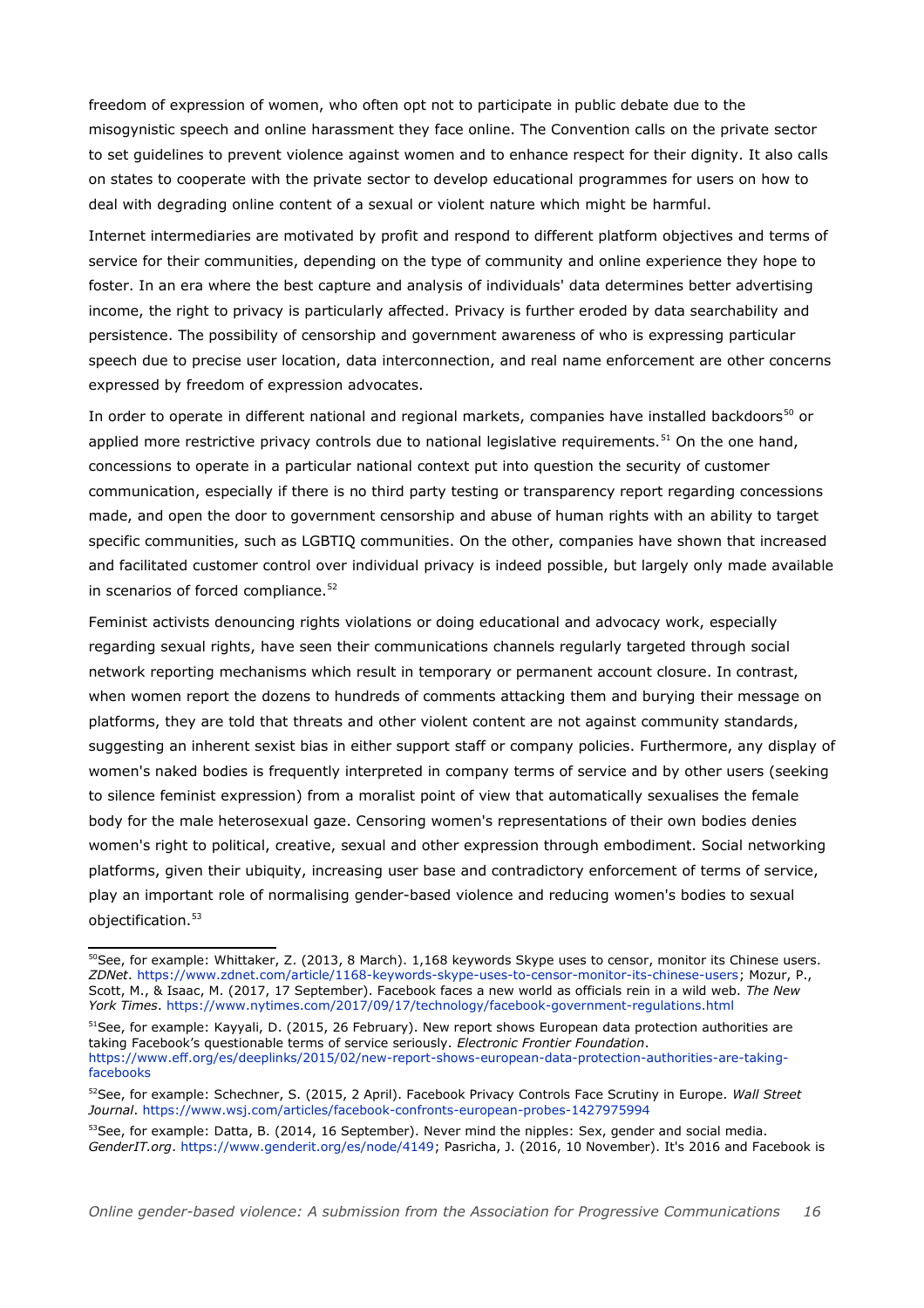APC's research found that platform policies and solutions do not adequately reflect proper consultation with affected communities, especially non-English-speaking women from the global South, with little recognition or understanding of the specific experiences of women and groups at risk of injustice. It should be noted, however, that some of the larger social networking services are beginning to engage with women's rights organisations and have been carrying out regional consultations and other convenings to solicit input. Nevertheless, overall, companies still appear reluctant to report how much information is being flagged and taken down and under what criteria.<sup>[54](#page-16-0)</sup> There is also still limited transparency in decision making and application of community standards to ensure that gender-based violence on platforms is more easily reported and being swiftly addressed.<sup>[55](#page-16-1)</sup>

#### **4.3. Freedom of expression[56](#page-16-2)**

A 2015 report on the status of freedom of expression in Norway notes:

Hate speech contributes to social exclusion and increased polarisation. Moreover, such speech intimidates people and deters them from speaking publicly; thus weakening democracy. Hate speech fans prejudice, creates fear and anxiety among the affected groups, and deprives people of dignity. Hate speech can therefore trigger discrimination and harassment and/or violence.<sup>[57](#page-16-3)</sup>

APC's research reflects this, and shows how online gender-based violence has a chilling effect on women's speech, and as such, is a key issue in relation to freedom of speech more generally.

#### The report from Norway further notes:

still terrified of women's nipples. *GenderIT.org*. [https://www.genderit.org/feminist-talk/its-2016-and-facebook-still](https://www.genderit.org/feminist-talk/its-2016-and-facebook-still-terrified-womens-nipples)[terrified-womens-nipples;](https://www.genderit.org/feminist-talk/its-2016-and-facebook-still-terrified-womens-nipples) Chemaly, S. (2014, 22 April). Why female nudity isn't obscene, but is threatening to a sexist status quo. *Huffington Post*. [https://www.huffingtonpost.com/soraya-chemaly/female-nudity-isnt](https://www.huffingtonpost.com/soraya-chemaly/female-nudity-isnt-obscen_b_5186495.html)[obscen\\_b\\_5186495.html;](https://www.huffingtonpost.com/soraya-chemaly/female-nudity-isnt-obscen_b_5186495.html) Gibbs, S. (2017, 5 December). Facebook bans women for posting 'men are scum' after harassment scandals. *The Guardian*. [https://www.theguardian.com/technology/2017/dec/05/facebook-bans-women](https://www.theguardian.com/technology/2017/dec/05/facebook-bans-women-posting-men-are-scum-harassment-scandals-comedian-marcia-belsky-abuse)[posting-men-are-scum-harassment-scandals-comedian-marcia-belsky-abuse.](https://www.theguardian.com/technology/2017/dec/05/facebook-bans-women-posting-men-are-scum-harassment-scandals-comedian-marcia-belsky-abuse) It should be noted that in accompanying women seeking take-down of intimate material from do-it-yourself pornography sites, we have noted in such sites the striking difference between their terms of service regarding privacy and consent versus their advertising and uploading forms which urge contributors to cite age, names and geographic locations with no mention of consent.

<span id="page-16-0"></span><sup>54</sup>In an August 2017 joint statement on Facebook's internal guidelines for content moderation, APC and a number of its members and partners observe that the company's limited consultation with women's rights groups and activists "has not been meaningful enough to create real change. Often, learnings from these interactions appear to stay with the company representatives present, as we have repeatedly experienced that one arm of the company does not talk to the other." The statement also notes that Facebook's policies still fail to reflect a full understanding of genderbased violence: "One glaring issue is the use of the term 'credible violence', akin to the popularly derided term 'legitimate rape', which in itself perpetuates violence." Finally, the statement emphasises the free labour that organisations like APC give to these companies in working through individual cases because of lack of systemic change. "We should not have to do Facebook's work for them." The statement is available at: <https://www.takebackthetech.net/news/joint-statement-facebooks-internal-guidelines-content-moderation>

<span id="page-16-1"></span><sup>55</sup>For more details, see, for example: Leidel, S. (2015, 12 November). Tech companies fail to make the grade on privacy. *Deutsche Welle*. [www.dw.com/en/tech-companies-fail-to-make-the-grade-on-privacy/a-18844921;](http://www.dw.com/en/tech-companies-fail-to-make-the-grade-on-privacy/a-18844921) and Ullman, I. (2017, 23 March). The Ranking Digital Rights 2017 Corporate Accountability Index is now online! *Ranking Digital Rights*.<https://rankingdigitalrights.org/2017/03/23/2017-index-now-online>

<span id="page-16-2"></span><sup>56</sup>This section draws extensively on the report of the IGF 2015 Best Practice Forum on Online Abuse and Gender-Based Violence Against Women and Nyst, C. (2013, 26 November). Pulling back the veil of free speech. *GenderIT.org*. [https://www.genderit.org/feminist-talk/pulling-back-veil-free-speech,](https://www.genderit.org/feminist-talk/pulling-back-veil-free-speech) as well as APC's 2016 submission to the Special Rapporteur on freedom of opinion and expression's report on the private sector and freedom of expression in the digital age, available at: [https://www.apc.org/en/pubs/freedom-expression-and](https://www.apc.org/en/pubs/freedom-expression-and-private-sector-digital-age)[private-sector-digital-age](https://www.apc.org/en/pubs/freedom-expression-and-private-sector-digital-age)

<span id="page-16-3"></span><sup>57</sup>Ørstavik, S. (2015). *The Equality and Anti-Discrimination Ombud's Report: Hate Speech and Hate Crime*. [https://www.genderit.org/sites/default/upload/hate\\_speech\\_and\\_hate\\_crime\\_v3\\_lr.pdf](https://www.genderit.org/sites/default/upload/hate_speech_and_hate_crime_v3_lr.pdf)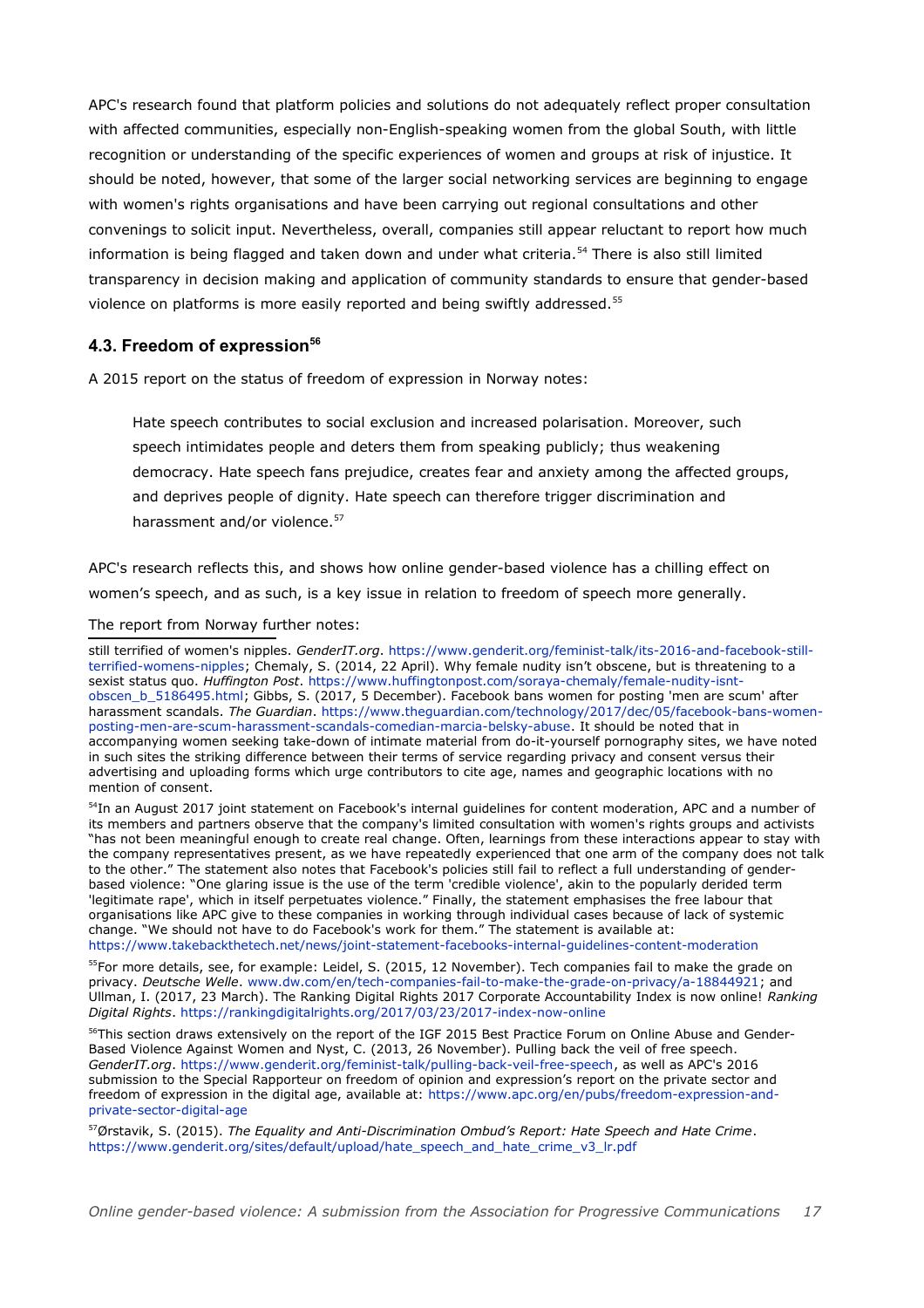Groups that are already exposed to other forms of discriminatory behaviour will experience being subjected to hate speech in public as more stressful than individuals and groups who, to little or no extent, are subjected to discriminatory behaviour. From such a perspective, efforts against hate speech will also be an important contribution to the fight against discrimination and for equality. Furthermore, by reducing the extent of hate speech, it will promote real freedom of expression for those who currently choose not to participate in public debate.

While the right to freedom of expression is guaranteed by Article 19 of the International Covenant on Civil and Political Rights, it is not, however, an absolute right. A person cannot say and communicate whatever they would like without concern or consideration for the enjoyment of others' human rights. Restrictions on the right to freedom of expression must be provided by law, and be necessary for respect of the rights or reputations of others, or for the protection of national security or of public order, or of public health or morals (Article 19(3)). Moreover, freedom of expression cannot be used to justify language or other forms of expression designed to incite discrimination, hostility or violence (Article 20 (2)).

Legal definitions of hate speech vary dramatically among countries, putting in dispute a globally accepted definition. They do seem to coincide on gender: generally speaking, legal frameworks do not consider incitement to gender-based violence as hate speech.

Nonetheless, given that violence against women has been recognised as being a manifestation of historically unequal power relations between men and women, and an obstacle to the achievement of equality, development and peace, it follows that incitement to violence, discrimination and hostility against/towards women and gender-based violence fall within the exception to freedom of expression.

However, the existence of exceptions to the right to freedom of expression does not mean that the prohibition against hate speech and incitement to hatred is a straightforward or uncontroversial idea. To the contrary, the exceptions to Article 19 are highly controversial, subjective and prone to manipulation by state entities. This is particularly the case when talking about hate speech on the internet. So, whereas many states have now prohibited hate speech in the mainstream media and provided avenues for legal address, including civil, administrative and criminal measures, addressing and redressing hate speech on the internet remains a complex process, and one which in many circumstances has opened the door for greater state repression and curtailment of free expression rights.

In this context, the 2011 report of Special Rapporteur on freedom of opinion and expression Frank La Rue,<sup>[58](#page-17-0)</sup> referenced earlier, noted that states have taken steps to implement a number of impermissible restrictions on the right to freedom of expression in the name of curtailing hate speech. These include the blocking or criminalisation of content related to discussion of government policies and political debate, reporting on human rights, government activities and corruption in government; engaging in election campaigns, peaceful demonstrations or political activities, including for peace or democracy; and expression of opinion and dissent, religion or belief, including by persons belonging to minorities or vulnerable groups. Any permissible state initiative to block content must, according to the Special

<span id="page-17-0"></span><sup>58</sup>A/HRC/17/27.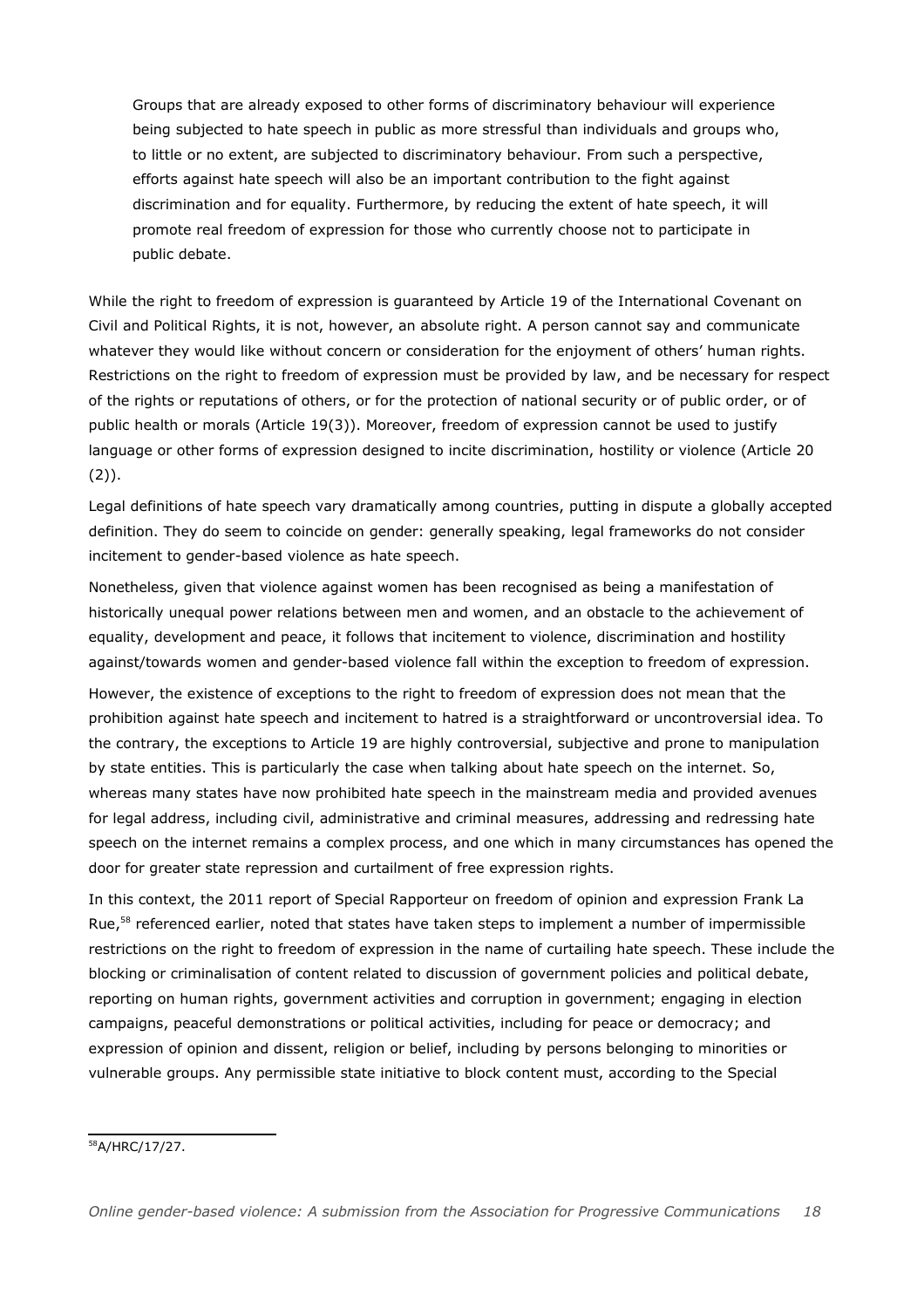Rapporteur, be content-specific, and must be authorised by an unambiguous law, pursue a legitimate purpose, and respect the principles of necessity and proportionality.

This would also include content related to online gender-based violence, as was further emphasised by the joint statement<sup>[59](#page-18-0)</sup> issued by the Special Rapporteur on violence against women and the Special Rapporteur on the promotion of freedom of expression on 8 March 2017, which focused on the need for holistic preventative measures as well as the necessity of swift response, in collaboration with internet intermediaries:

Apart from preventive measures women victims and survivors need transparent and fast responses and effective remedies which can only be achieved if both States and private actors work together and exercise due diligence to eliminate online violence against women.

#### **4.4. Anonymity and encryption**

Anonymity is fundamental for the full exercise of the right to freedom of expression, as enshrined in Article 19 of the Universal Declaration of Human Rights and the International Covenant on Civil and Political Rights. As former UN Special Rapporteur on freedom of opinion and expression Frank La Rue notes, "throughout history, people's willingness to engage in debate on controversial subjects in the public sphere has always been linked to possibilities for doing so anonymously."<sup>[60](#page-18-1)</sup>

Historically, leaflets or pseudonyms in the press enabled anonymous speech. Anonymity is especially critical in repressive environments in which certain types of protected expression are outlawed, and lack of anonymity could lead to criminal charges or other consequences.

The ability to be anonymous online has fulfilled an important function for women and others at risk of discrimination because it has allowed them to seek information, find solidarity and support and share opinions without fear of being "found out". In particular, individuals such as those who face discrimination and persecution based on their sexual orientation and gender identity, and/or those experiencing genderbased violence, may be forced to rely on encryption and anonymity in order to circumvent restrictions and exercise the right to seek, receive and impart information.

APC conducted exploratory research on sex, rights and the internet,  $61$  examining how the internet facilitates the exercise of sexual rights and the expression of sexualities, particularly of women living in different socio-political, economic and cultural contexts, and how emerging regulation online affects this ability. Our research found that:

Due to the interactivity and anonymity facilitated by internet technology, the targets of hate speech and online harassment may engage in direct verbal interaction with their aggressors. Rather than acting as passive victims, the former have the opportunity to exercise effective responses.

At the same time, perpetrators often use anonymous accounts in perpetuating abusive behaviour and violations online. This presents a challenging context for addressing the issue of online violations of

<span id="page-18-0"></span><sup>59</sup>[www.ohchr.org/EN/NewsEvents/Pages/DisplayNews.aspx?NewsID=21317&LangID=E](http://www.ohchr.org/EN/NewsEvents/Pages/DisplayNews.aspx?NewsID=21317&LangID=E)

<span id="page-18-1"></span><sup>60</sup>A/HRC/17/27.

<span id="page-18-2"></span><sup>&</sup>lt;sup>61</sup>EROTICS: An exploratory research project into sexuality and the internet. [https://www.apc.org/en/projects/erotics](https://www.apc.org/en/projects/erotics-exploratory-research-project-sexuality-and-0)[exploratory-research-project-sexuality-and-0](https://www.apc.org/en/projects/erotics-exploratory-research-project-sexuality-and-0)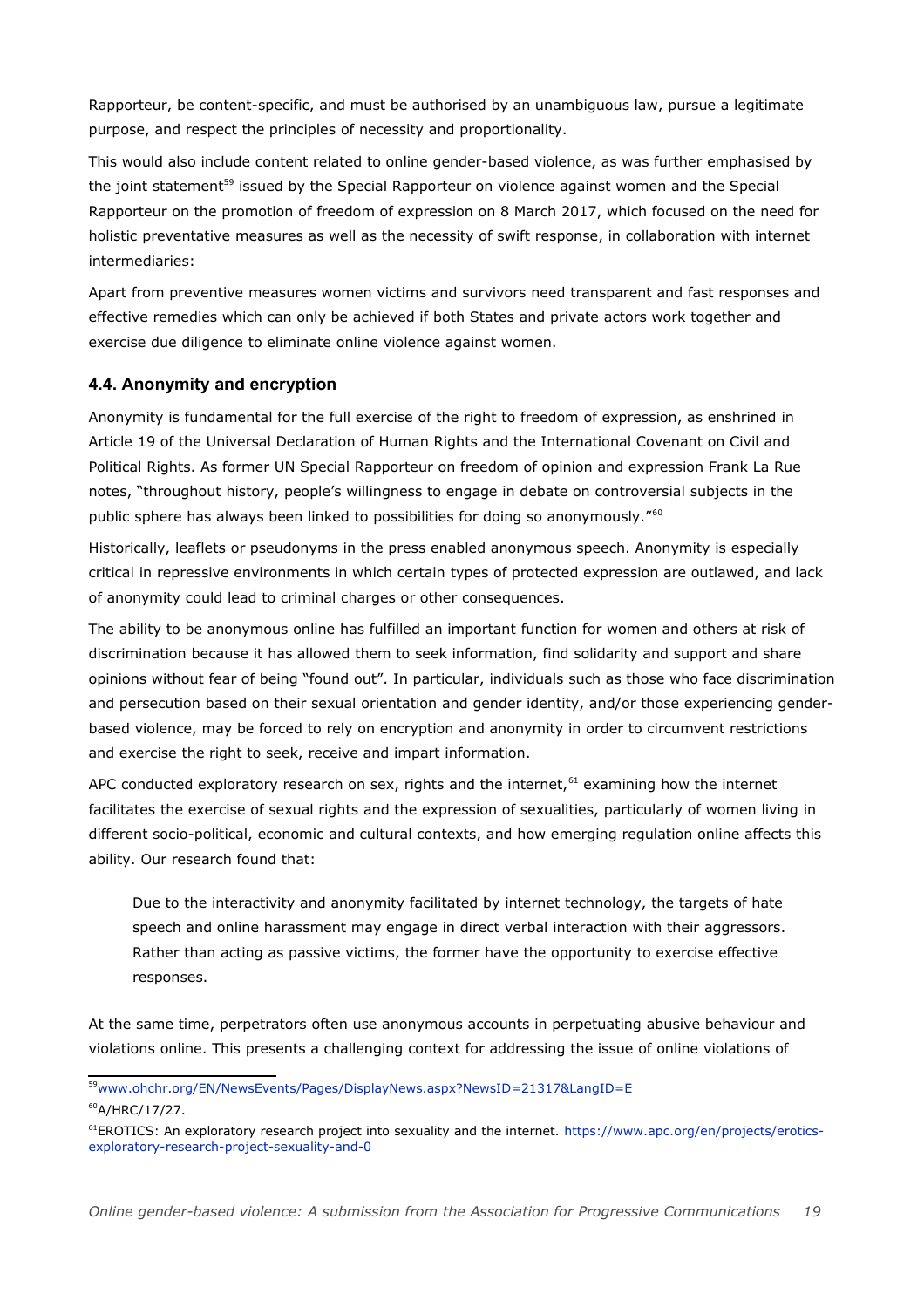women's rights while balancing other fundamental rights. To address the issue, David Kaye, the UN Special Rapporteur on the promotion and protection of the right to freedom of opinion and expression, noted during the Best Practice Forum session at IGF 2015 that the "default option" for technologies should be anonymity, followed by an investigation of the problems that anonymity may cause.

Kaye's 2015 report on encryption and anonymity<sup>[62](#page-19-0)</sup> highlights that individuals, such as those who face discrimination and persecution based on their sexual orientation and gender identity, may be forced to rely on encryption and anonymity in order to circumvent restrictions and exercise the right to seek, receive and impart information. Importantly, the report contends that anonymity, including conducting and saving searches anonymously, is fundamental for the full realisation of the right to develop and hold opinions.

Yet despite evidence that shows how important anonymity and encryption are, a 2016 report by UNESCO $^{63}$  $^{63}$  $^{63}$  notes that "much of the debate about encryption has, until now, been gender-blind, or perhaps worse, male-dominated." In a context of increasing levels of online gender-based violence, and shrinking spaces for people of diverse sexualities to organise and build solidarity, it is essential that these debates reflect the concerns of these communities.

One particularly harmful example of not consulting with affected communities was painfully demonstrated with Facebook's 2015 real-name policy imposition, which automatically and dangerously exposed transgender people, activists and survivors of domestic violence, even with belated remedies to address at-risk communities.<sup>[64](#page-19-2)</sup>

#### **4.5. Concerning legislative and judicial responses**

As noted, APC's research found that women's access to justice in cases of gender-based violence online was frequently limited due to inflexible interpretation of existing legislation addressing GBV, data privacy and cybercrime. There is increasing pressure on legislators to develop new legislation which could roll back hard-won guarantees such as the decriminalisation of defamation. Persuasive survivor lobby groups will often call for remedies that effectively entail prior censorship and invasion of privacy, which find an echo in government interests to eliminate anonymity and gain access to private communications in the name of national security.

Offensive, discriminatory and even violent commentary may create an enabling environment for GBV, but in and of itself should not be subject to imprisonment. Furthermore given patriarchal and racist judicial systems where impunity is more common than justice, there is the possibility of new laws being used against those vulnerable communities it was designed to protect. New bills frequently propose harsh jail sentences which do not seem to compare to suggested punishment under existing GBV legislation.

One area of new legislation emerging in many countries is regarding the non-consensual dissemination of intimate images, which is also sometimes linked to acts of extortion to obtain more intimate material or carry out sexual violence. This type of legislation is concerning on many levels.

<span id="page-19-0"></span><sup>62</sup>A/HRC/29/32, available at:<https://undocs.org/A/HRC/29/32>

<span id="page-19-1"></span><sup>63</sup>Schulz, W., & van Hoboken, J. (2016). *Human Rights and Encryption*. UNESCO. [unesdoc.unesco.org/images/0024/002465/246527E.pdf](http://unesdoc.unesco.org/images/0024/002465/246527E.pdf) 

<span id="page-19-2"></span><sup>&</sup>lt;sup>64</sup>APC et al. (2015). Open Letter to Facebook on Real Name Policy. [https://www.apc.org/en/pubs/open-letter](https://www.apc.org/en/pubs/open-letter-facebook-real-name-policy)[facebook-real-name-policy](https://www.apc.org/en/pubs/open-letter-facebook-real-name-policy)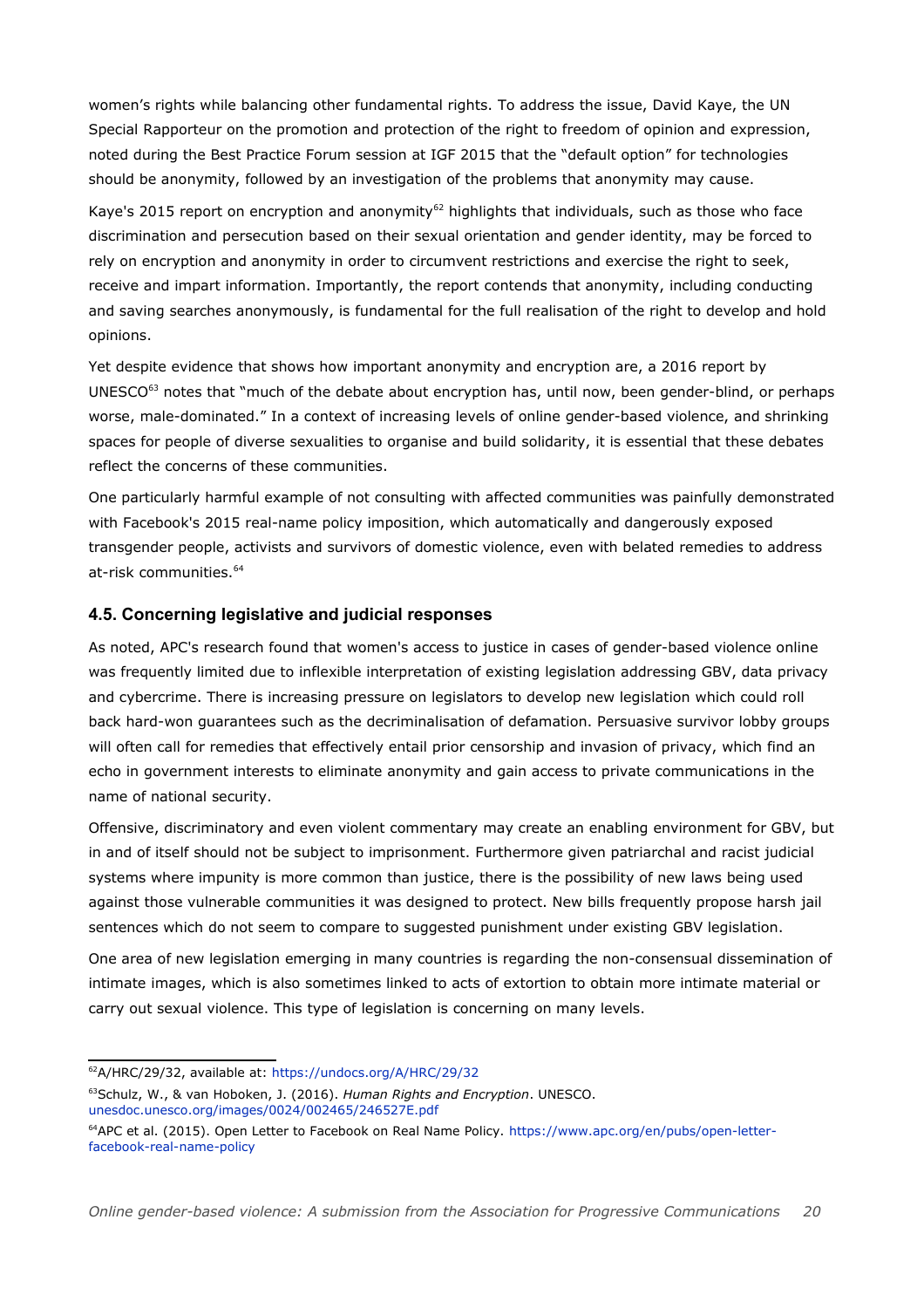First, non-consensual distribution of intimate content is commonly referred to as "revenge porn", a misnomer which simultaneously applies implicit blame to the victim/survivor, ignores a full range of aggressors, and invokes a moralist reaction. Citing that an action is the result of "revenge" implies that the aggressor was provoked by an inappropriate action of the victim, that they were somehow responsible or could have avoided it. It further puts this type of violence into a two-person intimate partner relationship, ignoring the many motives and points of access and distribution possible, thus limiting the possibility of redress or application of sanction to others involved. Furthermore, it assumes that the material is pornographic, which is defined differently in each country's national legislation, but in theory is a specific commercial relationship based on consent, which is not reflected in the majority of cases of non-consensual distribution. Pornography and voluntary sexual content production is frequently received from a moralistic, heteronormative standpoint and those who participate in it can be subject to harsh societal judgement.

Another misnomer applied to the non-consensual distribution of intimate content is the practice or concept of "sexting", which several local entities or even national law have now incorporated into their criminal codes, effectively criminalising sexual expression between consenting adults, and in some cases confounding teen sexuality with images of child sexual exploitation.

The debate around non-consensual distribution of intimate content also puts understandings around consent and image ownership into question. Consensual exchange of photos in an intimate relationship does not necessarily transfer consent and decision-making authority regarding redistribution, storage or reuse of that material. There are no clear avenues to ensure revocation or time-bound determination of consent and compliance.

Furthermore, one might voluntarily upload erotic content for public online consumption, without revealing identity, not expecting that due to searchability and data trails others might eventually associate and promote the material linking directly to their names, addresses, etc., increasing risk of harm.

In the case of online intimate content, legislation and private sector policies suggest that "risky" behaviour implies responsibility and are therefore weak or fatalistic on solutions and responsibility of others involved. For example, Google will not de-index intimate content that a person voluntarily uploaded anonymously, although that content is now automatically associated with that person due to Google's efficient search algorithms.

Governments tend to prioritise legislative solutions, but they take time and are frequently already outpaced by technology – and online gender-based violence practices – upon passage. Adapting existing gender-based violence and cybercrime legislation, or opening interpretation to encompass technologyrelated gender-based violence, may be more practical than creating new legislation.

Our research found that instead of focusing on the violence exercised and resulting harm, officials would refuse to file women's reports of abuse or matters were dismissed in the courts because they could not find a corresponding crime or violation in the penal or civil code which specifically cited the information and communication technologies in question. Knowledge about what information can be requested of internet intermediaries in a police investigation and appropriate, swift protocols are frequently absent in both existing and new legislation.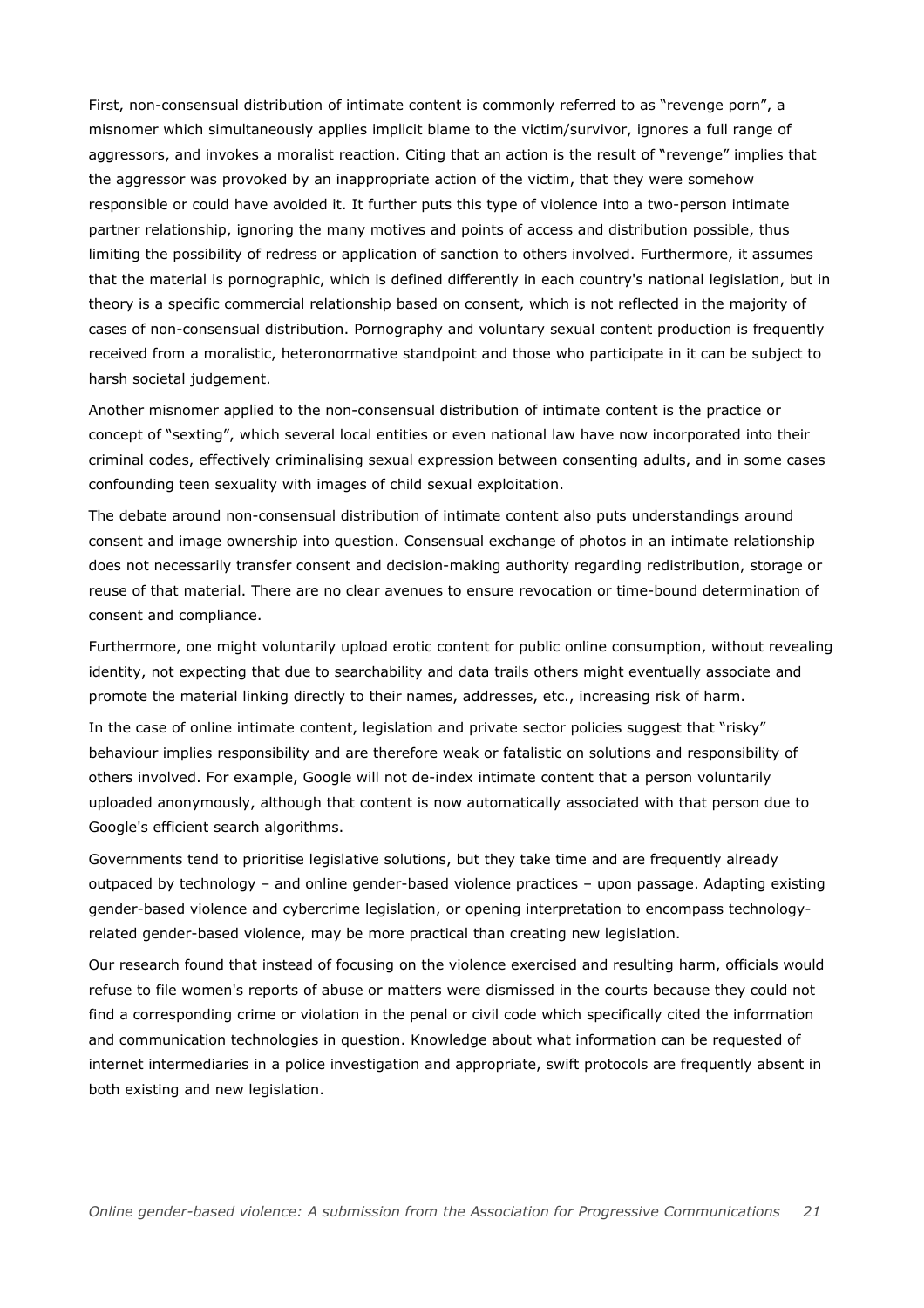Some legislative responses bypass recognised standards for due process or have put the burden of responsibility for investigation of individuals and content take-down on internet intermediaries and entire platforms, surpassing a necessary and proportionate response to curb gender-based and other violence.<sup>[65](#page-21-0)</sup> Solutions in this example need to be swift and holistic and in cooperation with private sector platforms to avoid increased harm. As the Best Practice Forum report<sup>[66](#page-21-1)</sup> cites:

Governments should also ensure that they facilitate and simplify access to justice for survivors whilst prioritising redress and relief over criminalisation. Where possible, governments should consider options beside traditional courts and tribunals. The creation of specialised, fast-track courts or specialised agencies to investigate complaints can, for instance, help to provide simple, quicker and more cost-effective (especially in comparison to ordinary courts) forms of recourse to victims.

APC's research found that swift redress like protection orders and clear take-down protocols (following due process) were preferred over criminalisation, which can result in lengthy judicial proceedings, lawsuits that do not amount to any damages paid, reliving trauma or even bringing more attention to the concerning content in the first place.

#### **5. Recommendations**

The thematic report is a significant contribution towards developing effective responses by state and nonstate actors to online gender-based violence and providing adequate relief and remedy for victims/survivors. While the areas for intervention are many, we focus on the following recommendations for policy makers and do not provide extensive recommendations for intermediaries, given the focus of the report:

- 1. Elaborate on and further develop a comprehensive definition of online gender-based violence which reflects both the continuum of violence and the common root causes as well as the particular experiences of victims/survivors made possible through the unique specificities of digital technologies.
- 2. Ensure that legal frameworks adequately protect women's freedom of expression (including political, religious and sexual expression), privacy, and freedom from violence. Any restrictions to freedom of expression to respond to gender-based violence and abuse must be necessary and proportionate, should not be overbroad or vague in terms of what speech is restricted, and should not overpenalise (whether referring to criminal sentencing or responses which restrict internet or platform access).
- 3. Morality and obscenity as rationale for protecting women and other communities affected by injustice must not be the basis for any legislative reform or new law in matters of gender-based

<span id="page-21-0"></span><sup>&</sup>lt;sup>65</sup>See, for example: Meyer, D. (2016, 20 July). Supreme Court Gives WhatsApp Back to Millions of Brazilians. *Fortune*. [fortune.com/2016/07/20/whatsapp-brazil-unblocked;](http://fortune.com/2016/07/20/whatsapp-brazil-unblocked) Dhapola, S. (2016, 30 June). Supreme Court rejects PIL for WhatsApp ban, but encryption debate is just beginning. *Indian Express*. [indianexpress.com/article/technology/tech-news-technology/supreme-court-rejects-pil-for-whatsapp-ban-but](http://indianexpress.com/article/technology/tech-news-technology/supreme-court-rejects-pil-for-whatsapp-ban-but-encryption-debate-is-just-beginning-2885121)[encryption-debate-is-just-beginning-2885121](http://indianexpress.com/article/technology/tech-news-technology/supreme-court-rejects-pil-for-whatsapp-ban-but-encryption-debate-is-just-beginning-2885121) 

<span id="page-21-1"></span><sup>66</sup>[https://www.intgovforum.org/cms/documents/best-practice-forums/623-bpf-online-abuse-and-gbv-against](https://www.intgovforum.org/cms/documents/best-practice-forums/623-bpf-online-abuse-and-gbv-against-women/file)[women/file](https://www.intgovforum.org/cms/documents/best-practice-forums/623-bpf-online-abuse-and-gbv-against-women/file)